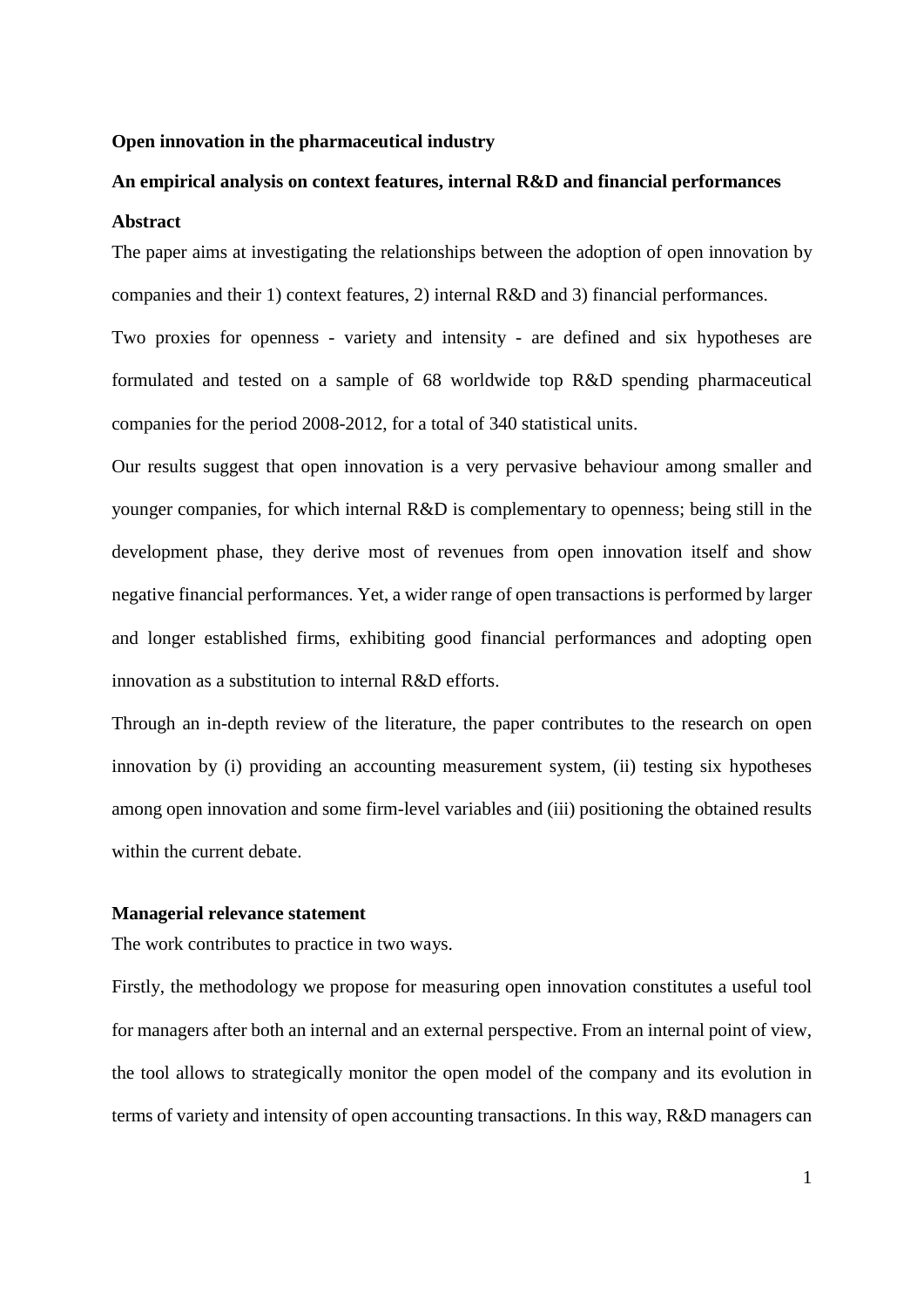deal with the challenge of open innovation adoption in their organization. From an external standpoint, given the availability and objectivity of annual report figures, this accounting measurement system might be used as a method of comparability over time and space, in order to benchmark the open behaviour of a firm against those of its competitors.

Secondly, the work suggests that the adoption of open innovation practices does not always lead to economic and financial benefits, but there are levels of adoption corresponding to maximum performances. In particular, beyond a certain value of inbound adoption, the benefits deriving from leveraging external technologies are exceeded by the costs resulting from the management of external relationships. Hence, the work proves that the cost implications of an inbound strategy may be an inherent threat to its success.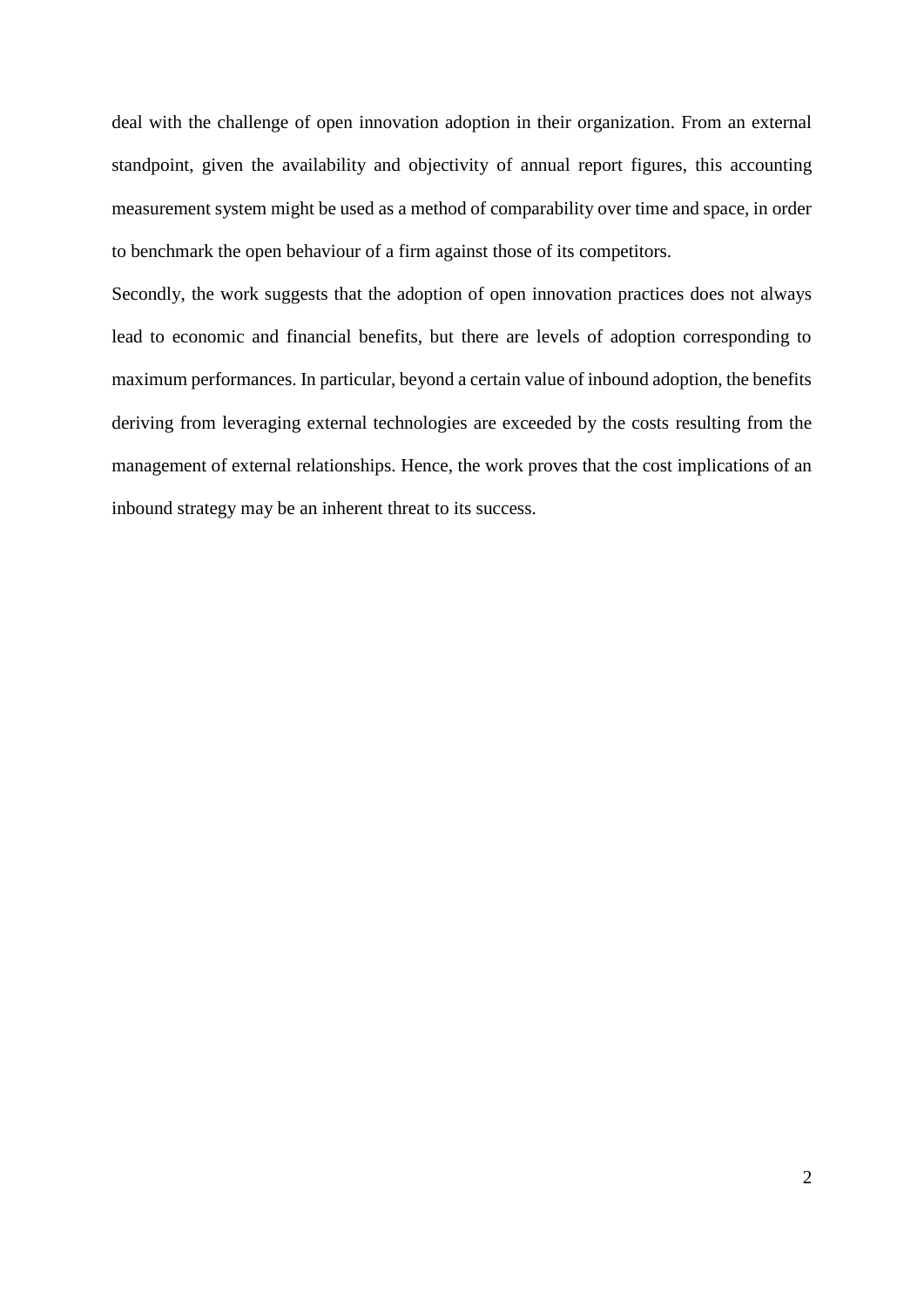### **1. Introduction**

In his seminal work, Chesbrough [1] argued that firms are switching from a closed to an open innovation (OI) model in which they increasingly rely on external sources of information and/or collaboration with external partners to support their innovation activities.

Hence, in contrast to the vertical integrated innovation model ([2] and [3]) - where all knowledge is internalized and controlled by the firm - the OI paradigm can be characterized by its porous innovation process and the strong interaction between the company and its environment ([4] and [5]). In particular, Chesbrough differentiated between two dimensions of OI: (i) inbound, which is the practice of establishing relationships with external organizations with the purpose of accessing their technical and scientific competences for improving internal innovation performance, and (ii) outbound, where unused technologies are acquired by external organizations with business models that are better suited to commercialize a given technology [6]. The literature discussing OI has expanded rapidly over the last years. The scientific community started investigating the new paradigm, first theoretically (e.g., [1] and [7]), then with both qualitative case studies on how it is implemented and organized within firms (e.g., [8], [9], [10], [11] and [12]) and large-scale quantitative empirical works on the adoption and performance implications of OI strategies (e.g., [13]). Although practice and theory seem to indicate that the OI approach is beneficial for companies, innovation measurement is still looking for an appropriate metrics system monitoring the investments and the impacts of open vs. closed innovation approaches, in order to help companies to find their right balance. Even if the possibilities of opening the innovation process are growing, metrics systems are not yet adapted to monitor and measure the value of OI activities. Only specific measurement systems will allow for the successful implementation of OI and support the right capabilities [14]. In order to fill such a gap, we suggested two proxies for openness - variety and intensity - based on the operational and financial flows that OI transactions generate [15]. Starting from such an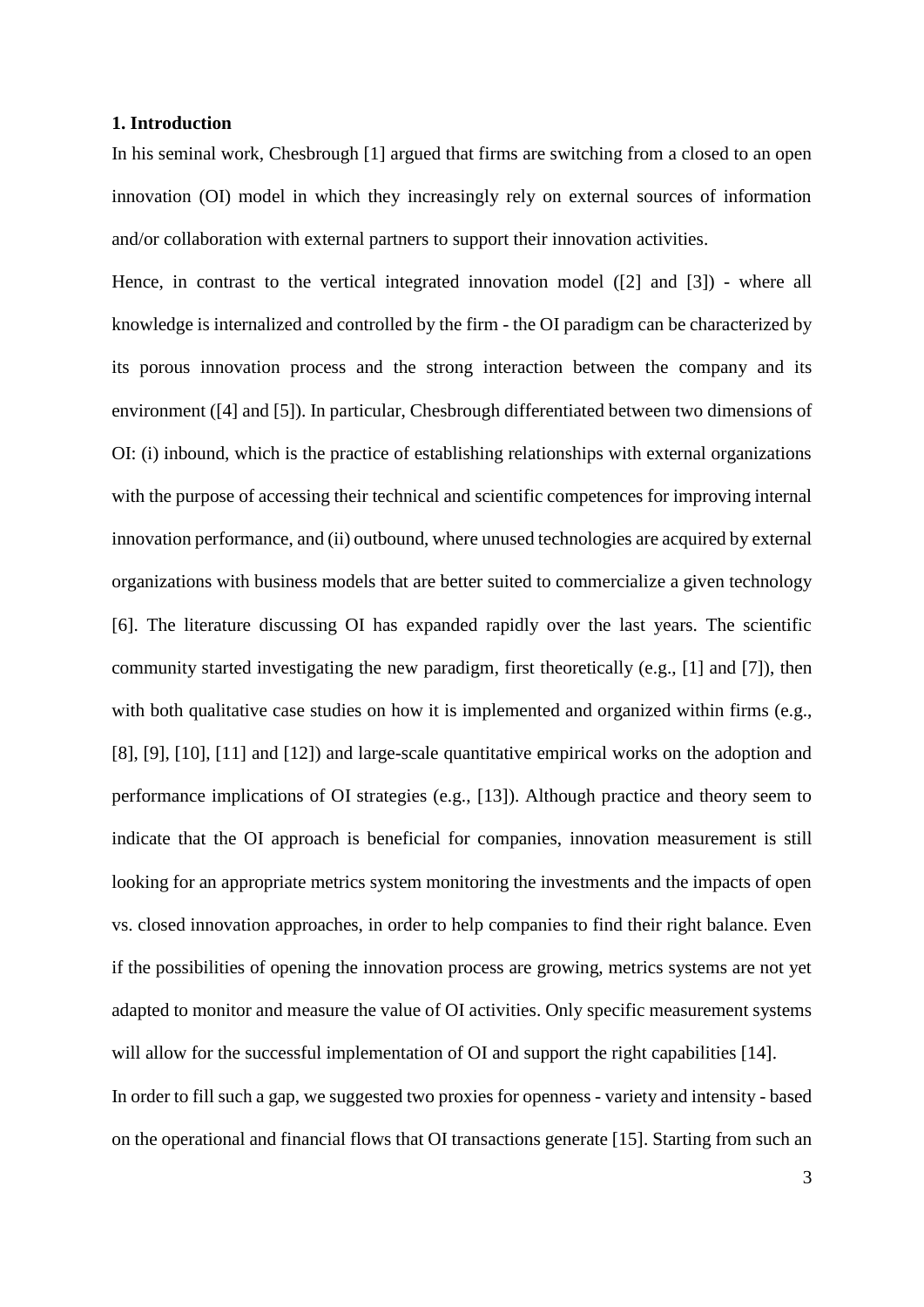approach, we investigated the relations among the adoption of OI and some firm-level variables.

Particularly, the aim of the paper is to analyse the relationship between the adoption of OI practices by companies and a set of variables linked to context features, internal R&D and financial performances. Our research questions are: 1) how the adoption of OI practices can be linked to the size and the age of companies; 2) how inbound and outbound practices are related to each other and to internal R&D; 3) how the adoption of OI practices is linked to financial performances of companies.

We tested our hypotheses on a sample of 68 worldwide top R&D spending pharmaceutical companies according to *The 2011 EU Industrial R&D Investment Scoreboard*, for which we collected audited consolidated financial statement data for the five-years period 2008-2012, for a total of 340 statistical units.

In section 2, after the review of how OI is measured by different scholars, the relationships between OI and the other phenomena under study are investigated and hypotheses are formulated. In section 3 the data sample and the measurement of variables are presented. Sections 4 and 5 point out results and discussions. Conclusions will close the work.

#### **2. Background and hypotheses**

In this section, a review of OI literature is provided in order to 1) identify theoretical contributions concerning the measure of the openness degree and 2) lay the foundations for the theory development and the reasoning of our hypotheses.

The bibliometric search was intended to cover studies on OI metrics published between 2003 and 2014. We used the EBSCO database and selected articles that had *'open innovation'* in the title, keywords or abstract. In this work we discuss only the papers dealing with the issues treated in our hypotheses, i.e. context features (size and age), OI modes (inbound and outbound), internal R&D and financial performances.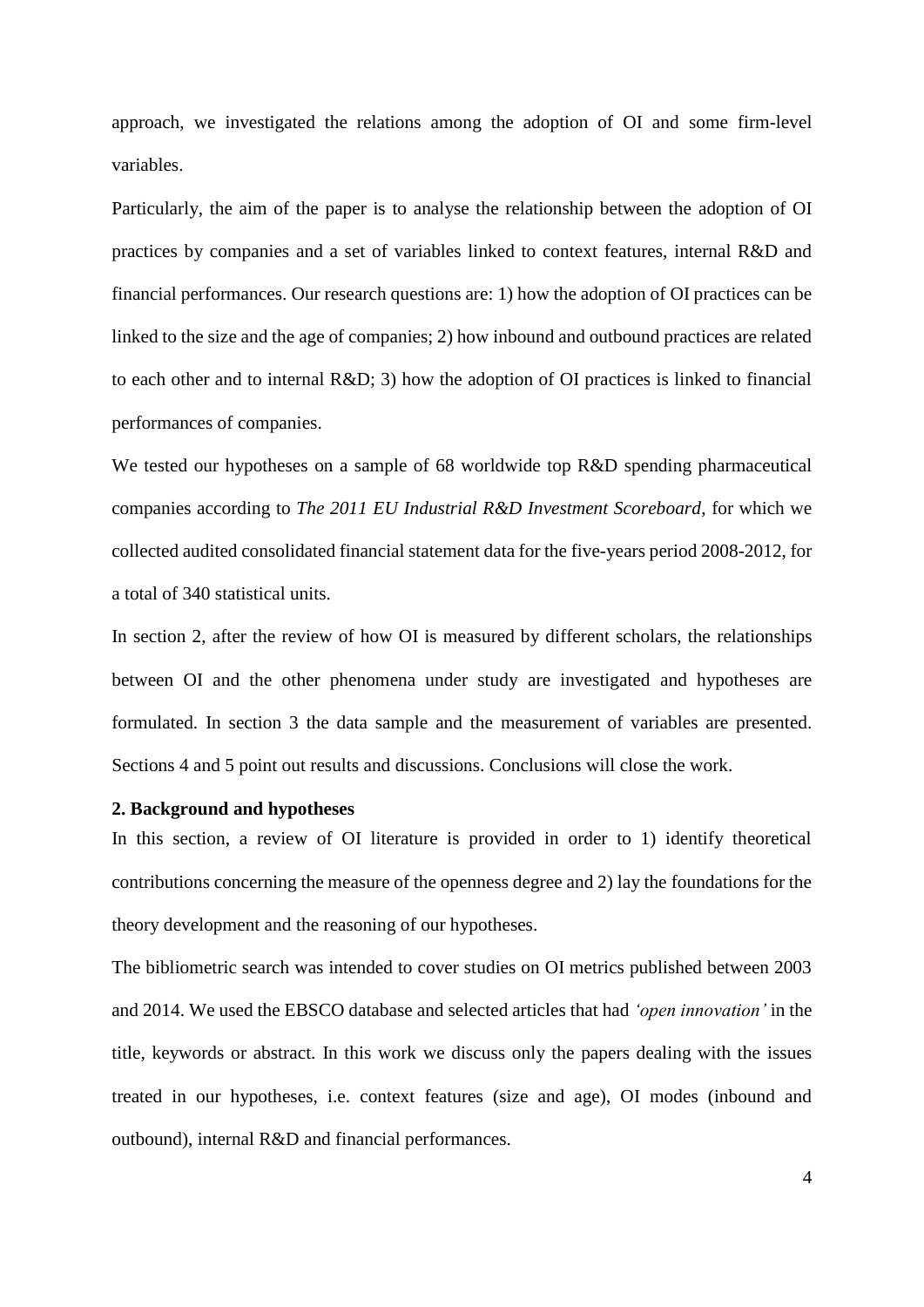### *2.1 OI metrics*

Given that we intend to suggest a new measurement system for the openness degree of companies, our approach to the systematization of literature is focused on the methodological issues of the different contributions. In particular, three aspects are considered: 1) the data source, 2) the kind of variables used and 3) their treatment (Table 1).

As to the **sources**, primary vs. secondary data collection can be used: the former characterized by original interviews or questionnaires specially tailored and administered by the authors; the latter represented either by *Community Innovation Survey* (CIS) data or other datasets applied in accordance with the specific research focus. Moreover, some authors combine primary and secondary sources ([16], [17] and [18]) in order to provide additional insights and increase the validity of results.

As regards the **kind of variables**, two major approaches can be found: dummy vs. ordinal data. The metrics based on dummy variables describe whether the company draws or not from certain external sources of knowledge ([13], [19], [20], [21], [22], [23] and [24]), uses or not different mechanisms for importing and exporting knowledge, ideas and projects ([16] and [25]), employs or not various protection methods for innovation ([23] and [26]), collaborates or not with different innovation partners ([23], [24], [26], [27] and [28]). On the other hand, the metrics based on ordinal variables explain the extent to which a certain source or mechanism is used. They enclose the degree of use of different partners as a source of innovation [29], the degree of importance of the external sources of knowledge ([13], [19], [20], [21] and [26]), the extent to which inbound or outbound methods are employed ([18], [30], [31], [32] and [33]), the authorship of innovation and the relative importance of internal vs. external sources of innovation [34], the intensity of cooperation with different stakeholders ([35] and [36]) or in different phases of the innovation process [35], the relevance of OI capacities [37], the percentage level of R&D activities outsourced [38], as well as the overall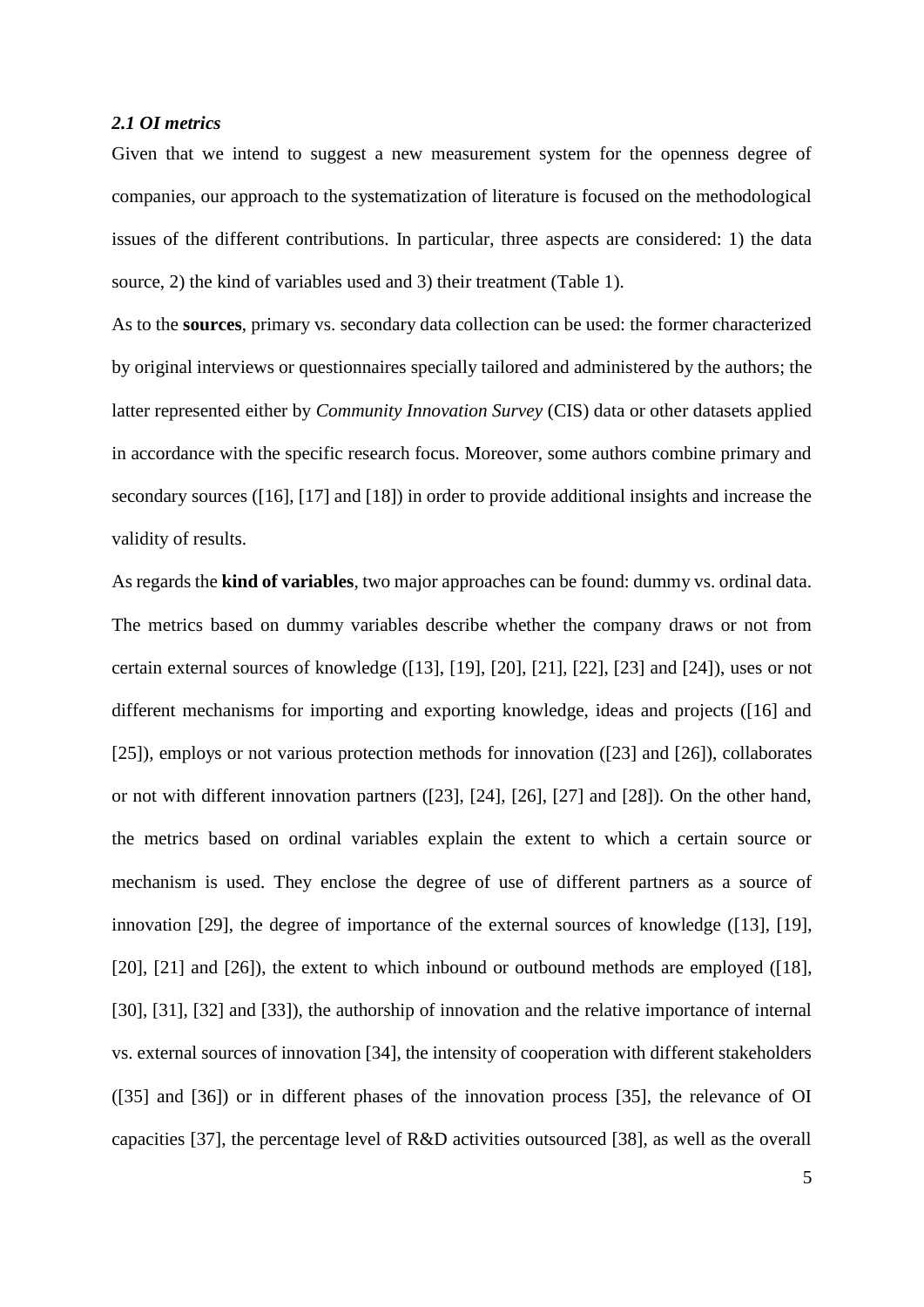degree of involvement in OI ([39] and [40]). Only a limited number of studies does not employ dummy or ordinal variables but uses quantitative [17] or nominal data ([6] and [41]) or dummy to quantitative ratios [23].

As of the **treatment** of variables, in some instances ([26], [28], [30], [32], [34], [35], [38] and [41]) only one item is adopted to define the specific metric; yet, in most cases more than one item is investigated. In this instance they can be either summed or averaged out to obtain a single indicator, or used as separate entities, or hierarchically aggregated. The hierarchical approach allows to identify comprehensive metrics containing several sub-metrics, which refer either to different inbound and outbound practices ([17], [25] and [33]) or to various collaboration stakeholders and partners ([29] and [36]).

In conclusion, from the analysis of data sources, it emerges that the use of primary data gives the opportunity to design measures best fitting the evaluation of specific OI phenomena, but reduces the immediacy of the comparisons among different contributions enabled by the employment of secondary data. Furthermore, from the study of the more widespread types and treatments of OI metrics, it results that when dummy variables are either summed or averaged out, they indicate the variety of the open behaviours, while when they are treated individually, each one identifies the presence of a specific open behaviour. On the other side, ordinal variables, regardless of their treatment, always denote the importance of open behaviours. A final remark regards the hierarchical approach which enables both to examine the specific OI modes or innovation partners separately and to frame them together.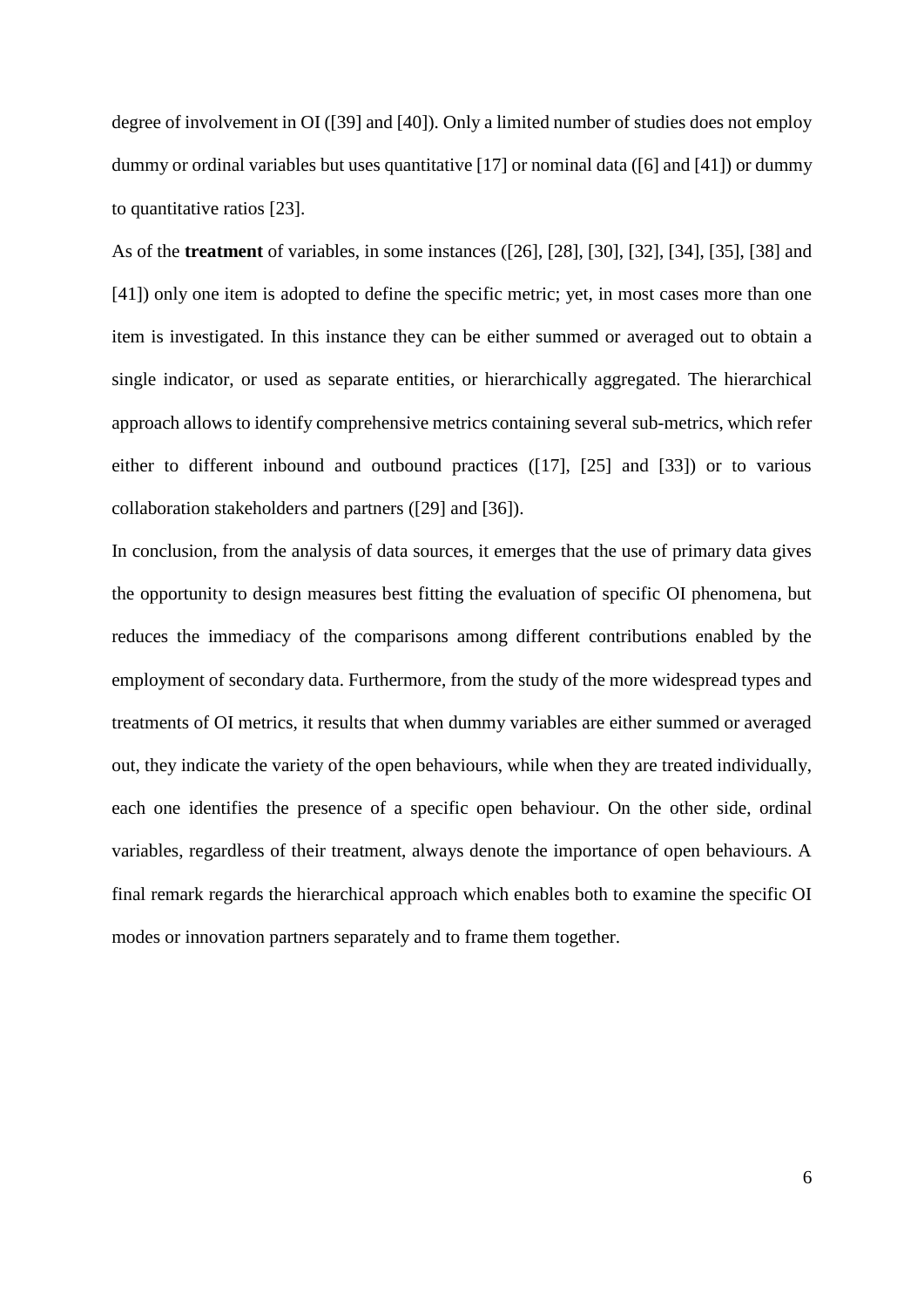### **Table 1. Literature contributions on OI metrics**

| Study                            | Data source                                                           | Metric(s)                                            | Type of variable(s)                                                                                                                                                                                                                                                                                                                                                                                                                                                                                                                                                                                                                                                                 | <b>Treatment</b>                   |
|----------------------------------|-----------------------------------------------------------------------|------------------------------------------------------|-------------------------------------------------------------------------------------------------------------------------------------------------------------------------------------------------------------------------------------------------------------------------------------------------------------------------------------------------------------------------------------------------------------------------------------------------------------------------------------------------------------------------------------------------------------------------------------------------------------------------------------------------------------------------------------|------------------------------------|
|                                  |                                                                       | Practices to bring in and take out IP and technology | Nominal                                                                                                                                                                                                                                                                                                                                                                                                                                                                                                                                                                                                                                                                             | N different items                  |
| Chesbrough and Crowther (2006)   | Primary                                                               | External sources of ideas and technology             | Nominal                                                                                                                                                                                                                                                                                                                                                                                                                                                                                                                                                                                                                                                                             | N different items                  |
| Laursen and Salter (2006)        | UK Innovation Survey 2001                                             | External search breadth                              | Dummy                                                                                                                                                                                                                                                                                                                                                                                                                                                                                                                                                                                                                                                                               | Sum of N items                     |
| Keupp and Gassmann (2009)        | Swiss Innovation Survey 1996-2005                                     |                                                      |                                                                                                                                                                                                                                                                                                                                                                                                                                                                                                                                                                                                                                                                                     |                                    |
| Hwang and Lee (2010)             | Korean Innovation Survey 2005                                         | External search depth                                | Ordinal                                                                                                                                                                                                                                                                                                                                                                                                                                                                                                                                                                                                                                                                             | Sum of N items                     |
| Idrissia et al. (2012)           | Primary                                                               |                                                      |                                                                                                                                                                                                                                                                                                                                                                                                                                                                                                                                                                                                                                                                                     |                                    |
| van der Meer (2007)              | Primary; Dutch National Innovation Survey 2004                        | Importing mechanisms                                 | Dummy                                                                                                                                                                                                                                                                                                                                                                                                                                                                                                                                                                                                                                                                               | Sum of N items                     |
|                                  |                                                                       | Exporting mechanisms                                 | Dummy                                                                                                                                                                                                                                                                                                                                                                                                                                                                                                                                                                                                                                                                               | Sum of N items                     |
| Chiaroni et al. (2009)           | Primary; Annual reports 2000-2005; Professional databases and reports | Generation of innovation                             | Ouantitative                                                                                                                                                                                                                                                                                                                                                                                                                                                                                                                                                                                                                                                                        | Count of occurrences               |
|                                  |                                                                       | <b>Exploitation of innovation</b>                    | Ouantitative                                                                                                                                                                                                                                                                                                                                                                                                                                                                                                                                                                                                                                                                        | Count of occurrences               |
| Lichtenthaler (2009)             | Primary; Financial databases and annual reports                       | Outbound innovation strategy                         | Ordinal                                                                                                                                                                                                                                                                                                                                                                                                                                                                                                                                                                                                                                                                             | Mean of N items                    |
| Lichtenthaler and Ernst (2009)   | Primary                                                               | Extent of external technology acquisition            | Ordinal                                                                                                                                                                                                                                                                                                                                                                                                                                                                                                                                                                                                                                                                             | 1 item                             |
|                                  |                                                                       | Extent of external technology exploitation           | Ordinal                                                                                                                                                                                                                                                                                                                                                                                                                                                                                                                                                                                                                                                                             | 1 item                             |
| van de Vrande et al. (2009)      | <b>EIM 2005</b>                                                       | Technology exploration<br>Technology exploitation    |                                                                                                                                                                                                                                                                                                                                                                                                                                                                                                                                                                                                                                                                                     |                                    |
|                                  |                                                                       | Openness imp.                                        |                                                                                                                                                                                                                                                                                                                                                                                                                                                                                                                                                                                                                                                                                     |                                    |
| Barge-Gil (2010)                 | PITEC 2004-2006                                                       | Openness sour.                                       |                                                                                                                                                                                                                                                                                                                                                                                                                                                                                                                                                                                                                                                                                     |                                    |
| Faems et al. (2010)              | Belgian CIS 4; BELFIRST                                               | Diversity of technology alliance portfolio           |                                                                                                                                                                                                                                                                                                                                                                                                                                                                                                                                                                                                                                                                                     |                                    |
| Hung and Chiang (2010)           | Primary                                                               | Open innovation proclivity                           |                                                                                                                                                                                                                                                                                                                                                                                                                                                                                                                                                                                                                                                                                     |                                    |
|                                  |                                                                       | Outside-in methods                                   |                                                                                                                                                                                                                                                                                                                                                                                                                                                                                                                                                                                                                                                                                     |                                    |
| Ili et al. (2010)                | Primary                                                               | Inside-out methods                                   |                                                                                                                                                                                                                                                                                                                                                                                                                                                                                                                                                                                                                                                                                     |                                    |
|                                  |                                                                       | Partner variety                                      |                                                                                                                                                                                                                                                                                                                                                                                                                                                                                                                                                                                                                                                                                     |                                    |
| Lazzarotti et al. (2010)         | Primary                                                               | Phase variety                                        |                                                                                                                                                                                                                                                                                                                                                                                                                                                                                                                                                                                                                                                                                     |                                    |
|                                  |                                                                       | Knowledge externalities                              |                                                                                                                                                                                                                                                                                                                                                                                                                                                                                                                                                                                                                                                                                     |                                    |
| Spithoven et al. (2010)          | Belgian CIS <sub>3</sub>                                              | Research co-operation                                |                                                                                                                                                                                                                                                                                                                                                                                                                                                                                                                                                                                                                                                                                     |                                    |
|                                  |                                                                       | Appropriability                                      | Dummy                                                                                                                                                                                                                                                                                                                                                                                                                                                                                                                                                                                                                                                                               |                                    |
| Inauen and Schenker-Wicki (2011) | Primary                                                               | Stakeholder cooperation intensity                    | N different items<br>Dummy<br>Dummy<br>N different items<br>Ordinal<br>1 item<br>Ordinal<br>1 item<br>Sum of N items<br>Dummy<br>Ordinal<br>Mean of N items<br>Ordinal<br>N different items<br>N different items<br>Ordinal<br>Ordinal<br>1 item<br>Ordinal<br>1 item<br>Sum of N items<br>Ordinal<br>Dummy<br>1 item<br>Mean of N items<br>N different items<br>Ordinal<br>Ordinal<br>1 item<br>Ordinal<br>1 item<br>Ordinal<br>Mean of N items<br>Ordinal<br>Mean of N items<br>Ordinal<br>Mean of N items<br>Ordinal<br>Mean of N items<br>Ordinal<br>Mean of N items<br>Sum of N items<br>Dummy<br>Dummy<br>1 item<br>Nominal<br>N different items<br>Ordinal<br>Sum of N items |                                    |
|                                  |                                                                       | Technology acquisition                               |                                                                                                                                                                                                                                                                                                                                                                                                                                                                                                                                                                                                                                                                                     |                                    |
| Podmetina et al. (2011)          | Primary                                                               | Technology commercialization                         |                                                                                                                                                                                                                                                                                                                                                                                                                                                                                                                                                                                                                                                                                     |                                    |
|                                  |                                                                       | Inbound cooperation                                  |                                                                                                                                                                                                                                                                                                                                                                                                                                                                                                                                                                                                                                                                                     |                                    |
| Schroll and Mild (2011)          | Primary                                                               | Inbound acquisition                                  |                                                                                                                                                                                                                                                                                                                                                                                                                                                                                                                                                                                                                                                                                     |                                    |
|                                  |                                                                       | Outbound                                             |                                                                                                                                                                                                                                                                                                                                                                                                                                                                                                                                                                                                                                                                                     |                                    |
|                                  |                                                                       | Total OI adoption                                    |                                                                                                                                                                                                                                                                                                                                                                                                                                                                                                                                                                                                                                                                                     |                                    |
| Chaston and Scott (2012)         | Primary                                                               | Open innovation scale                                |                                                                                                                                                                                                                                                                                                                                                                                                                                                                                                                                                                                                                                                                                     |                                    |
| Salge et al. (2012)              | Mannheim Innovation Panel 2003-2004                                   | Search openness                                      |                                                                                                                                                                                                                                                                                                                                                                                                                                                                                                                                                                                                                                                                                     |                                    |
| Sandulli et al. (2012)           | PITEC 2003-2008: SABI                                                 | Open                                                 |                                                                                                                                                                                                                                                                                                                                                                                                                                                                                                                                                                                                                                                                                     |                                    |
| Teirlinck and Poelmans (2012)    | Bi-annual OECD business R&D survey for Belgium 2004-2005; BELFIRST    | Degree of openness of R&D activities                 |                                                                                                                                                                                                                                                                                                                                                                                                                                                                                                                                                                                                                                                                                     |                                    |
|                                  |                                                                       | Inventive capacity                                   |                                                                                                                                                                                                                                                                                                                                                                                                                                                                                                                                                                                                                                                                                     |                                    |
|                                  |                                                                       | Absorptive capacity                                  | Ordinal                                                                                                                                                                                                                                                                                                                                                                                                                                                                                                                                                                                                                                                                             | Sum of N items                     |
| Ahn et al. (2013)                | Korean Innovation Survey 2008                                         | Transformative capacity                              | Ordinal                                                                                                                                                                                                                                                                                                                                                                                                                                                                                                                                                                                                                                                                             | Sum of N items                     |
|                                  |                                                                       | Connective capacity                                  | Ordinal                                                                                                                                                                                                                                                                                                                                                                                                                                                                                                                                                                                                                                                                             | Sum of N items                     |
|                                  |                                                                       | Innovative capacity<br>Desorptive capacity           | Ordinal<br>Ordinal                                                                                                                                                                                                                                                                                                                                                                                                                                                                                                                                                                                                                                                                  | Sum of N items<br>Sum of N items   |
|                                  |                                                                       |                                                      | Ordinal                                                                                                                                                                                                                                                                                                                                                                                                                                                                                                                                                                                                                                                                             |                                    |
| Berchicci (2013)                 | Surveys of Italian Manufacturing Firms 2001-2004                      | External R&D                                         |                                                                                                                                                                                                                                                                                                                                                                                                                                                                                                                                                                                                                                                                                     | 1 item                             |
|                                  |                                                                       | Search strategy<br>External R&D                      | Dummy<br>Dummy                                                                                                                                                                                                                                                                                                                                                                                                                                                                                                                                                                                                                                                                      | Mean of N items<br>Mean of N items |
| Spithoven et al. (2013)          |                                                                       | Cooperation                                          | Dummy                                                                                                                                                                                                                                                                                                                                                                                                                                                                                                                                                                                                                                                                               | Mean of N items                    |
|                                  | Belgian CIS <sub>4</sub>                                              | Protection                                           | Dummy                                                                                                                                                                                                                                                                                                                                                                                                                                                                                                                                                                                                                                                                               | Mean of N items                    |
|                                  |                                                                       | Open innovation                                      | Dummy                                                                                                                                                                                                                                                                                                                                                                                                                                                                                                                                                                                                                                                                               | Mean of N items                    |
|                                  |                                                                       |                                                      |                                                                                                                                                                                                                                                                                                                                                                                                                                                                                                                                                                                                                                                                                     | Numerator: mean of dummies,        |
|                                  |                                                                       | Open innovation practices-intensity                  | Ordinal/quantitative                                                                                                                                                                                                                                                                                                                                                                                                                                                                                                                                                                                                                                                                | Denominator: no. of employees      |
| Wagner (2013)                    | Mannheim Innovation Panel 2005                                        | Innovation source                                    | Ordinal                                                                                                                                                                                                                                                                                                                                                                                                                                                                                                                                                                                                                                                                             | N different items                  |
|                                  |                                                                       | External search breadth                              | Dummy                                                                                                                                                                                                                                                                                                                                                                                                                                                                                                                                                                                                                                                                               | Mean of N items                    |
| Laursen and Salter (2014)        | UK Innovation Survey 2005                                             | Innovation collaboration breadth                     | Dummy                                                                                                                                                                                                                                                                                                                                                                                                                                                                                                                                                                                                                                                                               | Mean of N items                    |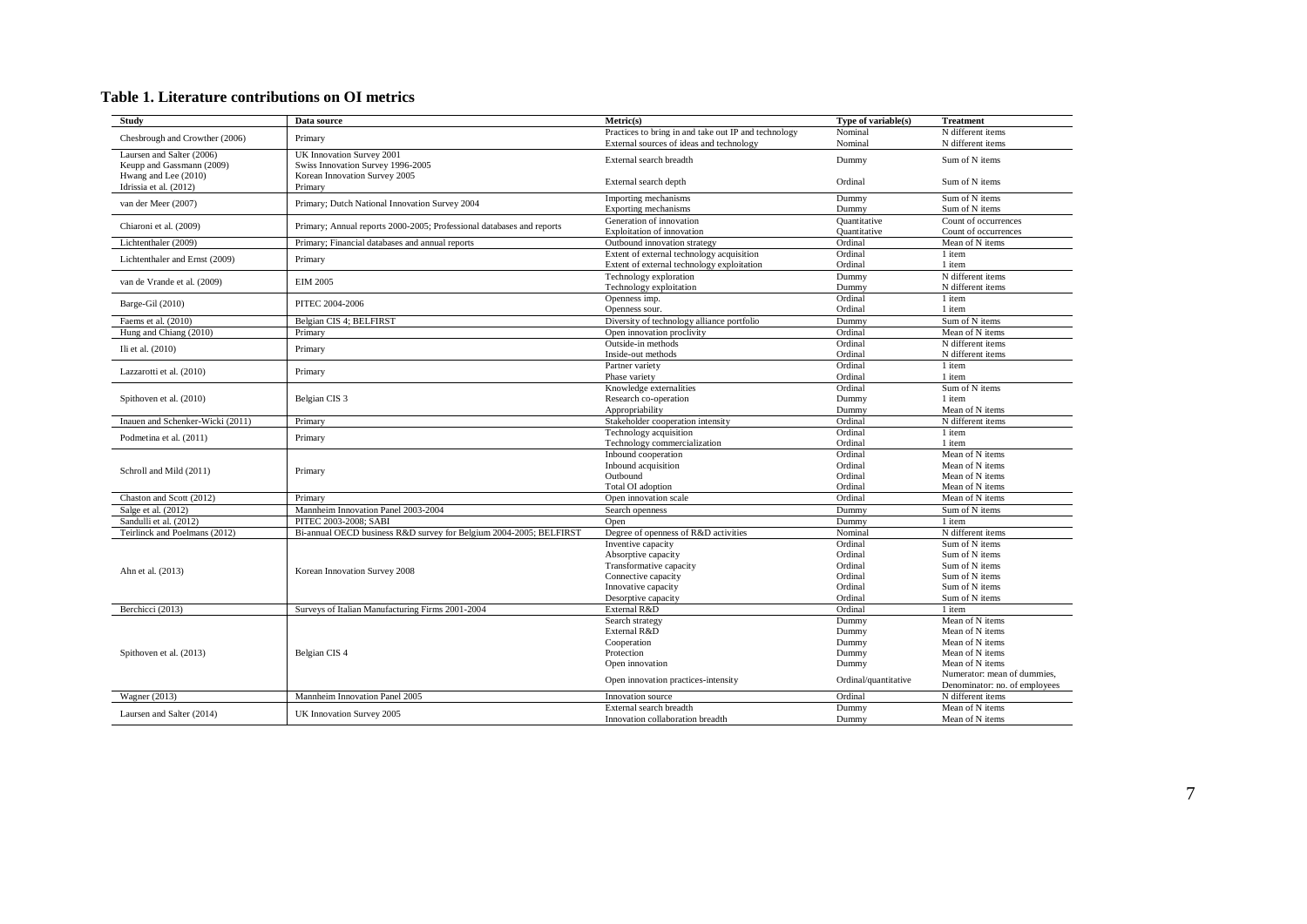Our work relies on 1) secondary data sources from consolidated annual reports, 2) both dummy and quantitative metrics and 3) two-stage hierarchical approach that, first, defines inbound and outbound proxies and, then, a comprehensive measure of openness.

### *2.2 Development of hypotheses*

In what follows the studies are examined in order to underline their contribution to the theory development and the reasoning of our hypotheses pertaining to context features, OI degree and modes, internal R&D and financial performances, as shown in Figure 1.





OI degree is evaluated after two perspectives, by measuring its variety (i.e. range of different open transactions) and intensity (i.e. importance of such transactions on the total business of the company). According to mainstream literature [6], two different adoption modalities of OI are taken into account: inbound and outbound.

Context features are analysed in terms of firms size and age. Internal R&D is assessed as the R&D expenses sustained by companies only for closed activities. Finally, financial performances are measured after a closed perspective, by excluding all the revenues and costs deriving from OI.

# *2.2.1 Context features*

The first two hypotheses of the research concern the relationship between firm size and age and the openness degree of companies (Figure 2).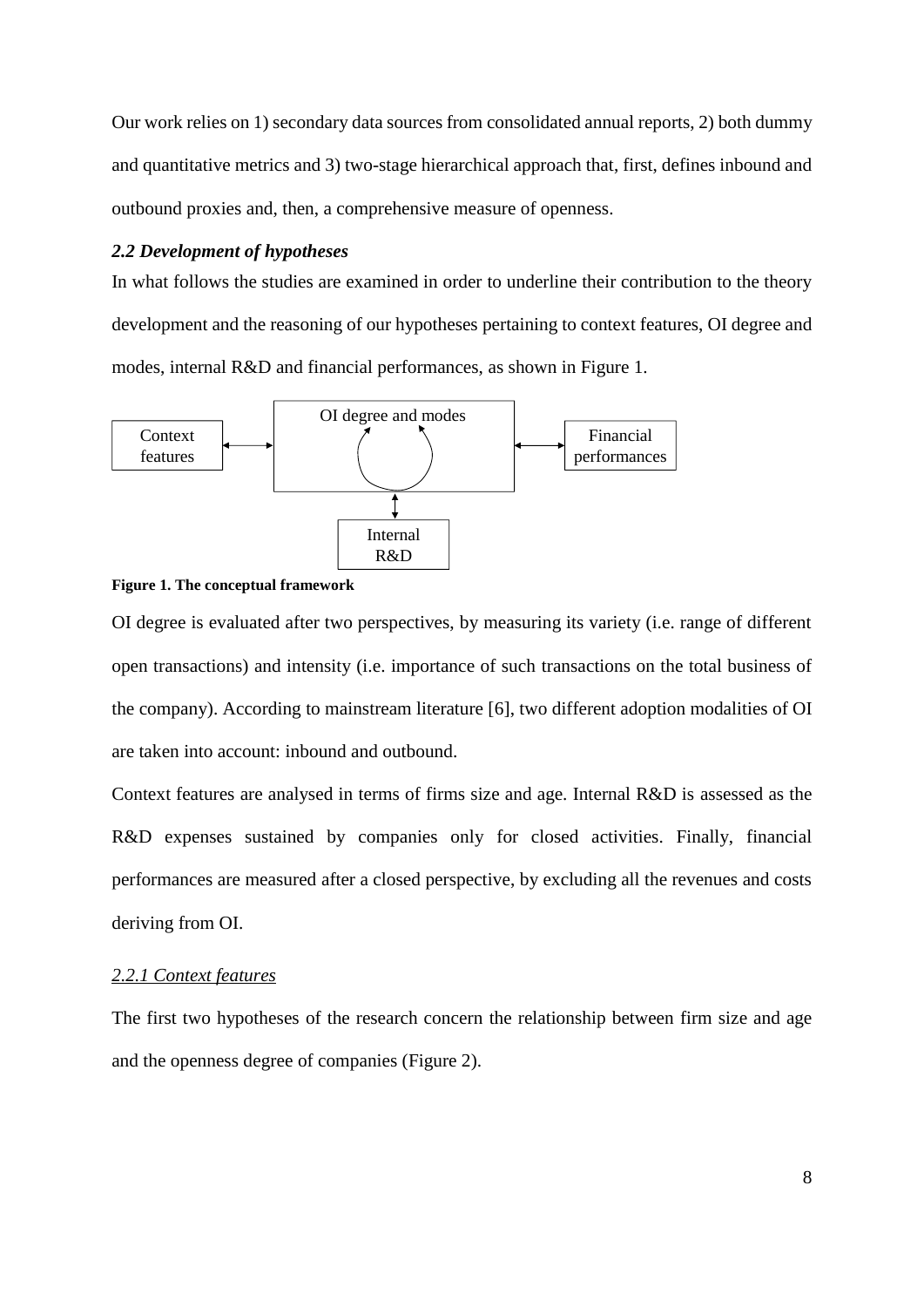

**Figure 2. The conceptual framework: context features**

The size of the firm is used by various studies as a variable potentially influencing OI adoption with the large majority of the contributions discovering a positive relation between firm size and: use of external sources ([13], [19], [21], [22], [24] and [29]), inbound and outbound practices as well as technology exploration and exploitation ([25], [30] and [33]), alliance portfolio diversity [27], and collaboration ([24] and [28]).

A limited number of studies ([32], [34], [36] and [41]) does not provide a definite direction of the linkage between firm size and OI, precluding a general conclusion on this relationship, whilst Spithoven et al. [23] found opposite results depending on the operationalization of the OI metrics: in terms of breadth, large firms significantly make more use of OI practices than SMEs; conversely, in terms of intensity, the findings indicate that SMEs make relatively more use of OI practices than large companies.

Finally, only one contribution uncovered a negative correlation between size and external R&D, meaning that larger firms tend to perform R&D activities mainly in-house [38].

All the analysed studies on the relationship between firm size and OI adoption are summarized in Table 2, which reports for each contribution the direction (positive, null or negative) of the impact.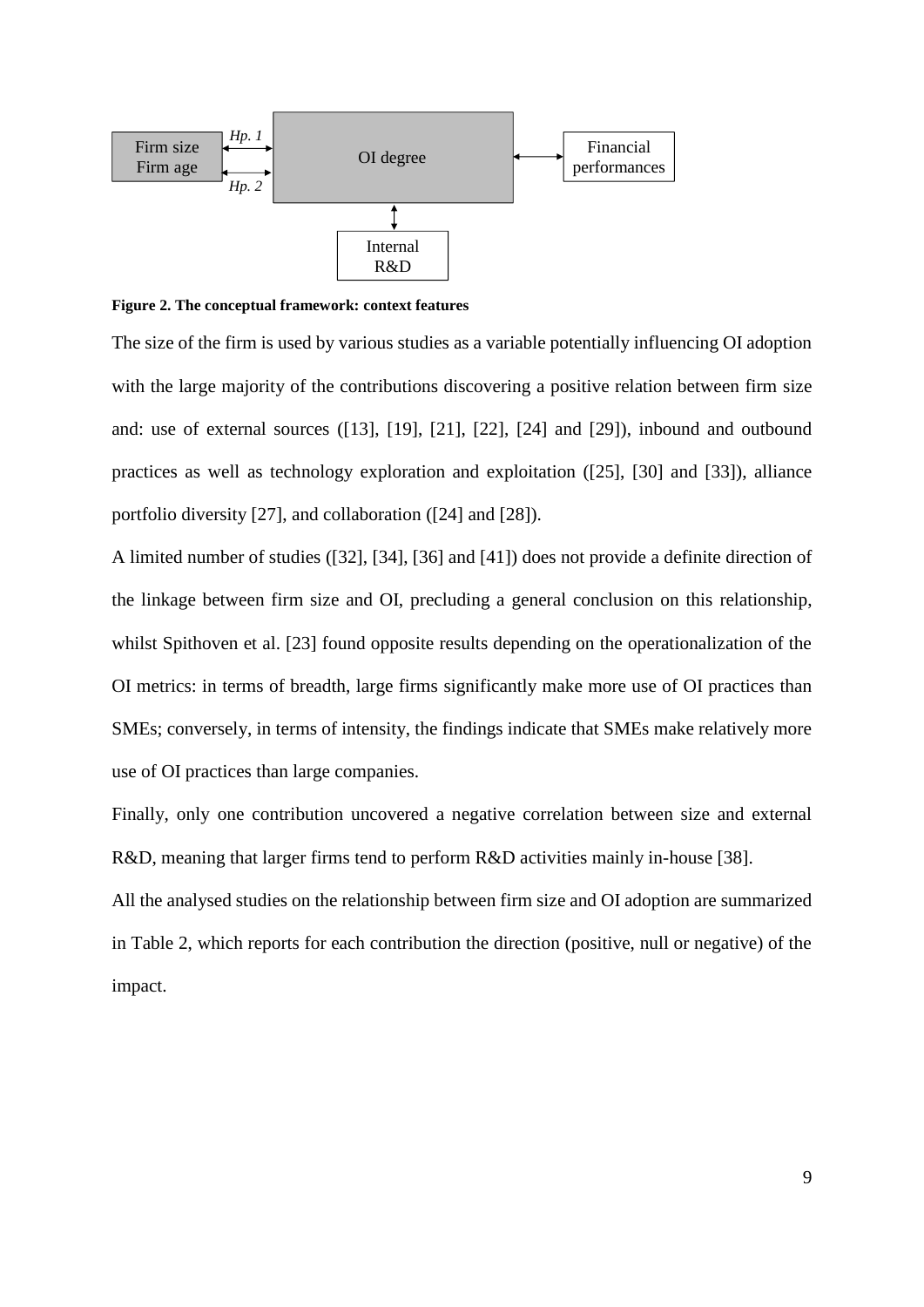| <b>Study</b>                     | Metric(s)                                                                                        | <b>Effect</b> |
|----------------------------------|--------------------------------------------------------------------------------------------------|---------------|
| Laursen and Salter (2006);       |                                                                                                  |               |
| Keupp and Gassmann (2009);       | External search breadth and depth                                                                | Positive      |
| Idrissia et al. (2012)           |                                                                                                  |               |
| Lichtenthaler and Ernst (2009)   | Extent of external technology acquisition and exploitation                                       | Positive      |
| van de Vrande et al. (2009)      | Technology exploration and exploitation                                                          | Positive      |
| Barge-Gil (2010)                 | Openness imp.; Openness sour.                                                                    | Null          |
| Faems et al. $(2010)$            | Diversity of technology alliance portfolio                                                       | Positive      |
|                                  | Stakeholder cooperation intensity: Competitors; Cross-industry firms;                            | Positive      |
| Inauen and Schenker-Wicki (2011) | Consulting firms; Universities                                                                   |               |
|                                  | Stakeholder cooperation intensity: Customers; Suppliers                                          | Null          |
|                                  | Technology acquisition                                                                           |               |
| Podmetina et al. (2011)          | Technology commercialization                                                                     |               |
| Schroll and Mild (2011)          | Total OI adoption                                                                                | Positive      |
| Salge et al. (2012)              | Search openness                                                                                  | Positive      |
| Sandulli et al. (2012)           | Open                                                                                             | Positive      |
| Teirlinck and Poelmans (2012)    | Degree of openness of R&D activities                                                             | Null          |
| Berchicci (2013)                 | External R&D                                                                                     | Negative      |
|                                  | Search strategy; External R&D Cooperation; Protection; Open                                      | Positive      |
| Spithoven et al. (2013)          | innovation                                                                                       |               |
|                                  | Open innovation practices-intensity                                                              | Negative      |
|                                  | Innovation source: Suppliers; Customers; Competitors; Consultants;<br>Universities; All partners |               |
| Wagner $(2013)$                  |                                                                                                  |               |
| Laursen and Salter (2014)        | External search breadth; Innovation collaboration breadth                                        | Positive      |

**Table 2. Theory development and reasoning of Hp. 1** 

Many literature contributions support the idea that openness is more relevant for large firms and this is always true when dummy variables are employed to assess the variety of the open behaviours. Actually, we believe that size has a positive impact on the likelihood of adopting OI strategies, since larger companies have both a stronger technological position and greater resources enabling them to access to a wide variety of external sources of knowledge, to manage a broad set of relationships, as well as to implement several OI practices. Consequently, we posit the following hypothesis: *firm size positively influences the adoption of open innovation (Hp. 1)*.

The second context feature we analysed is firm age (Table 3)*.* The relationship between OI and age seems to be fairly under-researched if compared to firm size. Different scholars found that age does not seem to have any influence on general OI adoption ([19] and [33]). Teirlinck and Poelmans [41] uncovered different relationships between age and openness in different industries; Idrissia et al. [21] found that a decrease in the age of the firms decreases the likelihood for SMEs being in an open cluster rather than in a closed one, whereas the study by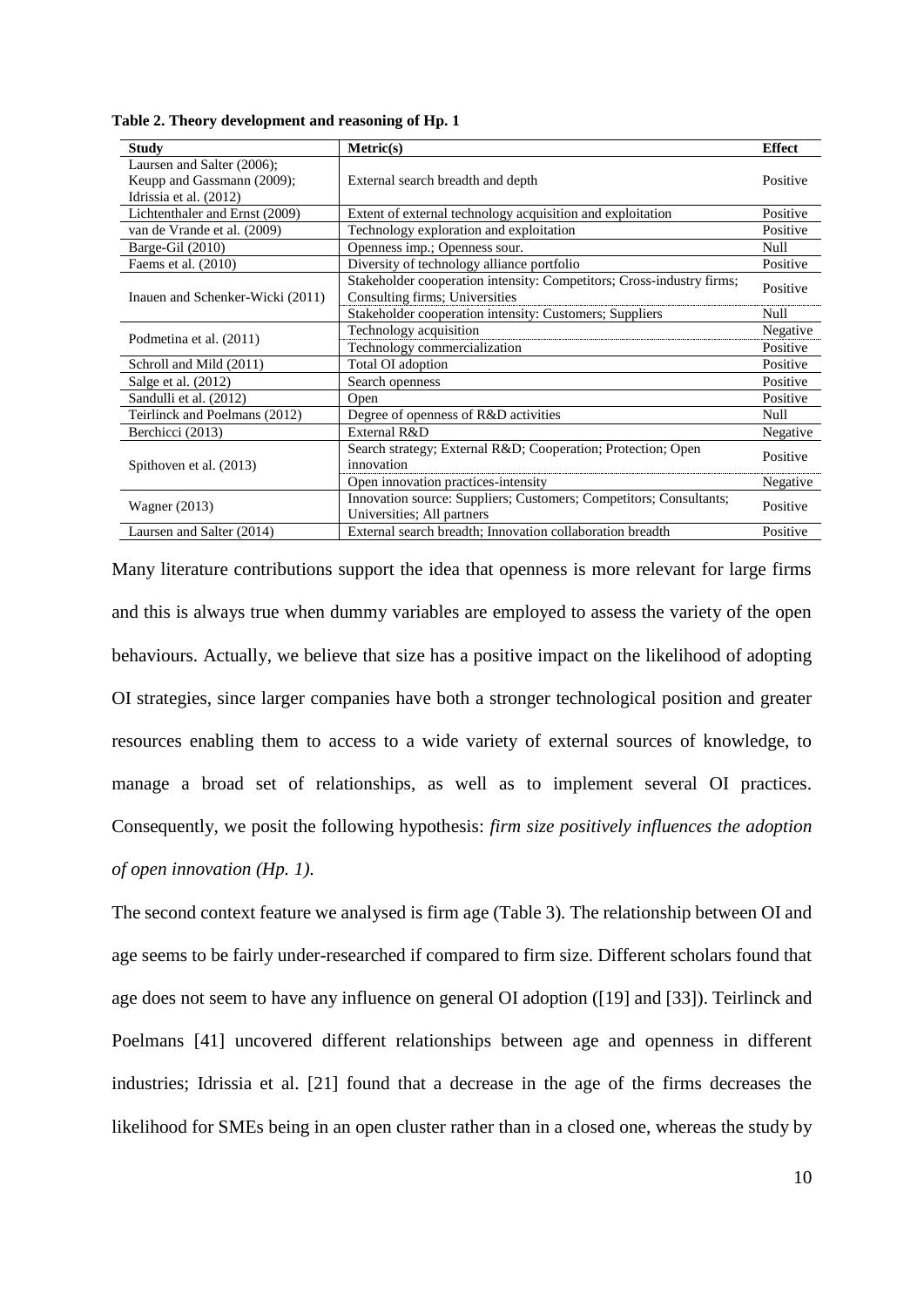Berchicci [38] discovered a negative correlation between age and external R&D, meaning that younger firms tend to outsource more their R&D activities.

| <b>Study</b>                  | Metric(s)                            | <b>Effect</b>              |
|-------------------------------|--------------------------------------|----------------------------|
| Keupp and Gassmann (2009)     | External search breadth and depth    | Null                       |
| Schroll and Mild (2011)       | Total OI adoption                    | Null                       |
| Idrissia et al. (2012)        | External search breadth and depth    | Positive                   |
| Teirlinck and Poelmans (2012) | Degree of openness of R&D activities | Both positive and negative |
| Berchicci (2013)              | External R&D                         | Negative                   |

**Table 3. Theory development and reasoning of Hp. 2** 

Even though the analysed studies do not give an indication on the prevalent direction of the impact regardless of the type of variable used, we believe that age has a positive effect on OI adoption, since aging enables firms to gain experience and learning, to strengthen their available resources and to consolidate both their reputation and market position which, in turn, ease relationships and contacts. As a matter of fact, opening up the innovation process involves building relations and trust between the company and its external partners, and trust can be developed only through continuing interactions which may need more time to be established. Therefore, we posit the following hypothesis: *firm age positively influences the adoption of open innovation (Hp. 2)*.

# *2.2.2 OI modes*

The following hypotheses analyse the extent of adoption of inbound vs. outbound OI modalities and their dependency relationship (Figure 3).





Some empirical studies examining OI adoption modalities investigated the relative use of inbound vs. outbound practices (Table 4). Even if, by definition, for every inbound activity that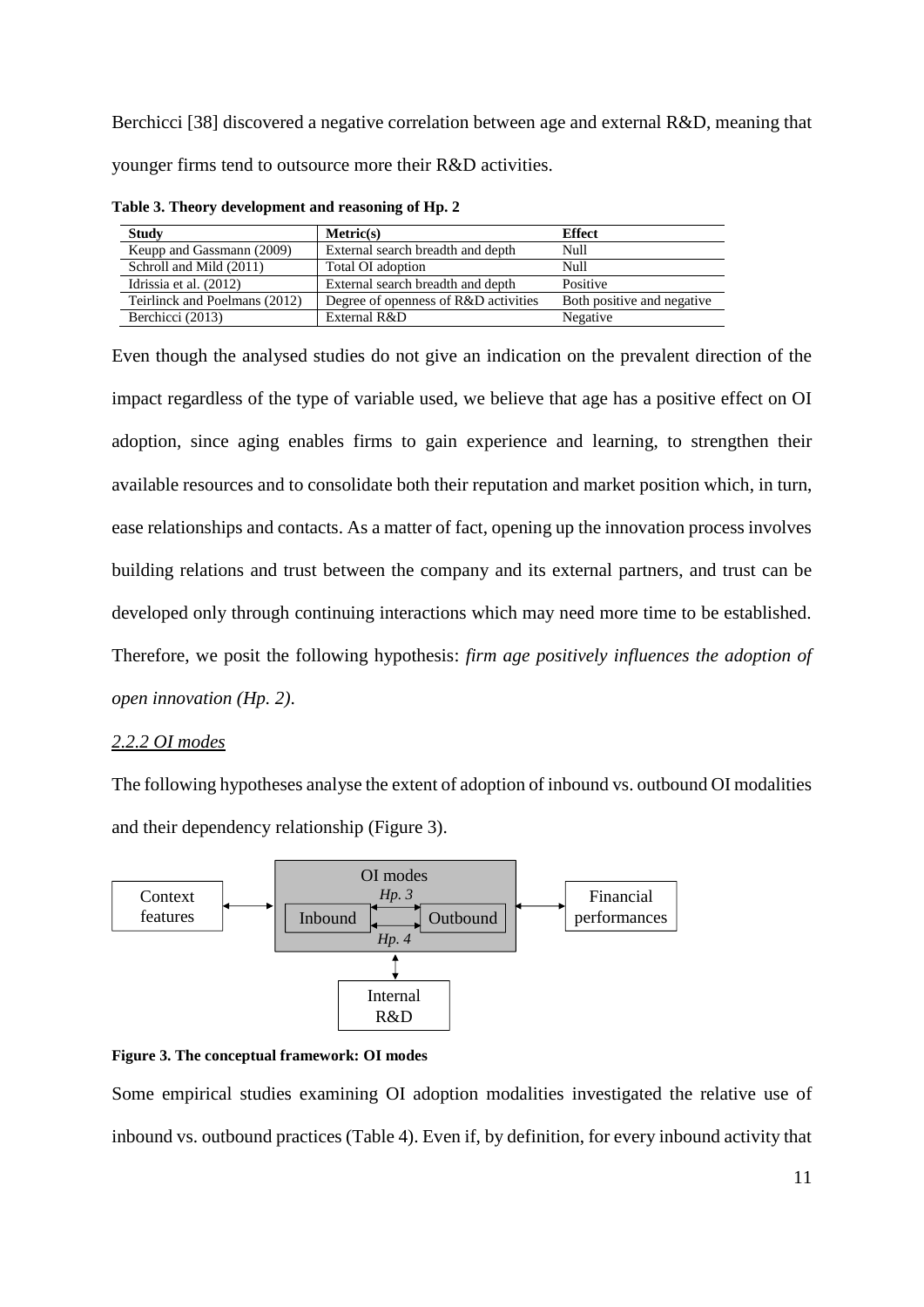an organization takes, another organization must generate a reciprocal outbound activity [42], almost all the contributions found higher levels of inbound practices adoption than of outbound ones ([6], [16], [17], [25], [28], [30], [31] and [33]).

Differently from all the above studies, Lichtenthaler [18] discovered outbound OI strategies in many firms contrasting the limited extent of outward technology transfer. In particular, he stated that this limited extent does not seem to be the result of firms' unwillingness to open up the innovation process, but rather to a failure in achieving the potential of their technologies.

**Induced by Study Induced by Study Induced by Induced by Study Induced by Study Induced by Study Induced by Study Induced by Study Induced by Study Induced by Study Induced by Study Induced by Study I** Chesbrough and Crowther (2006) Yes van der Meer (2007) Yes Chiaroni et al. (2009) Yes

**Table 4. Theory development and reasoning of Hp. 3** 

| Chesbrough and Crowther (2006) | Yes |
|--------------------------------|-----|
| van der Meer (2007)            | Yes |
| Chiaroni et al. (2009)         | Yes |
| Lichtenthaler (2009)           | No  |
| Lichtenthaler and Ernst (2009) | Yes |
| van de Vrande et al. (2009)    | Yes |
| Ili et al. $(2010)$            | Yes |
| Schroll and Mild (2011)        | Yes |
| Sandulli et al. (2012)         | Yes |

Even if, in theory, we might expect a perfect symmetry between the adoption of inbound and outbound, the empirical evidences gathered from almost all of the studies lead us to hypothesize that: *the adoption of inbound open innovation is higher than the adoption of outbound open innovation (Hp. 3)*.

Two of the previous contributions also examined how inbound and outbound influence each other (Table 5). Lichtenthaler and Ernst [30] discovered that the barrier to adopting outbound activities becomes lower with the adoption of inbound ones. This finding is in line with Schroll and Mild [33], who uncovered that the more a company adopts inbound OI methods, the more it will also adopt outbound ones. In fact, if a firm is using inbound activities for additional creation of innovations, it is probable that it will leverage unused parts of its increased pool of innovations and intellectual property (IP) by the means of outbound innovation.

**Table 5. Theory development and reasoning of Hp. 4**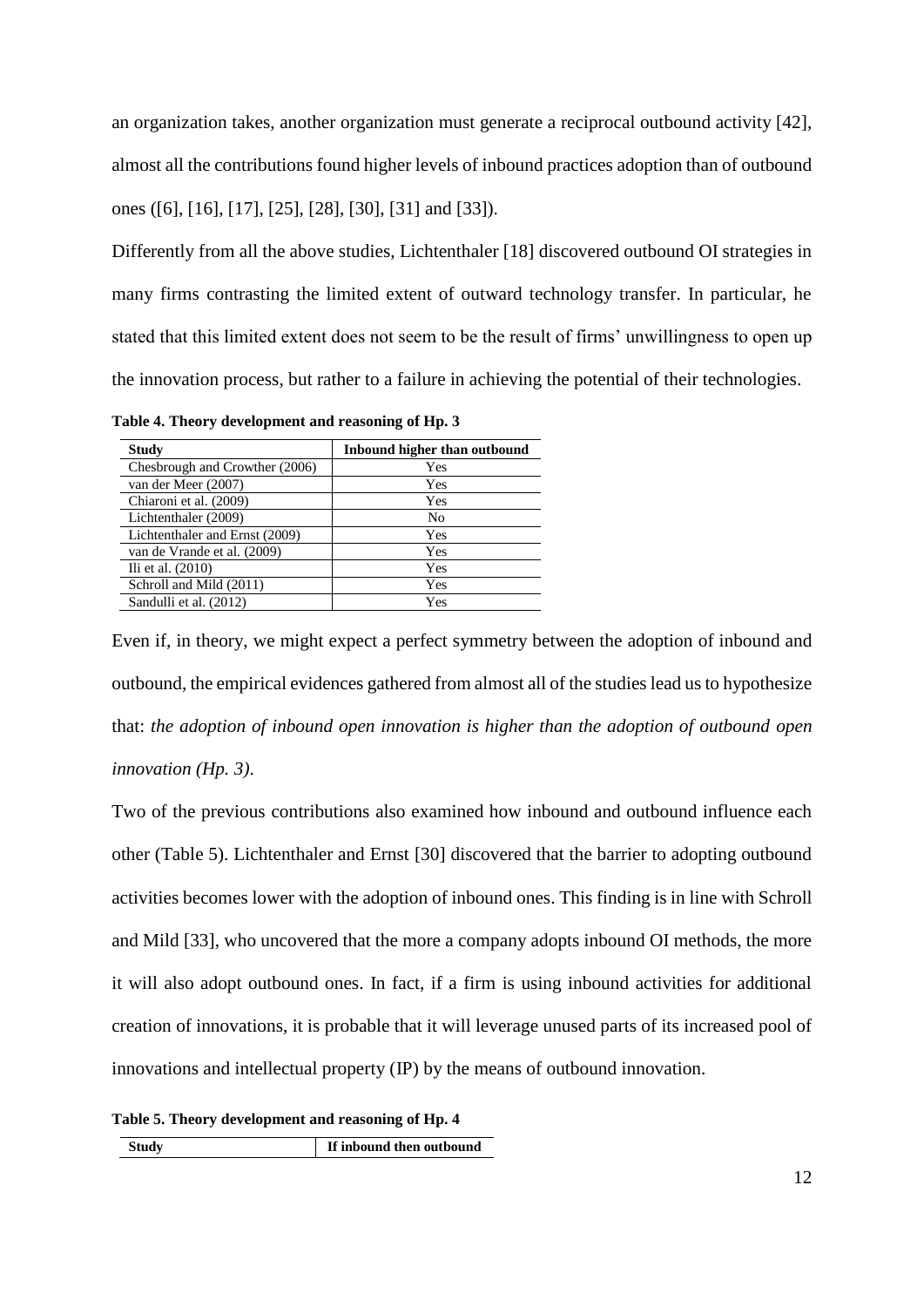| Lichtenthaler and Ernst (2009) | Yes |
|--------------------------------|-----|
| Schroll and Mild (2011)        | Yes |

Consistently with both the studies, we expect a higher likelihood for a company of pursuing outbound practices when it already adopts inbound OI. Thus, we posit the following hypothesis: *the adoption of inbound open innovation positively influences the adoption of outbound open innovation (Hp. 4)*.

### *2.2.3 Internal R&D*

The fifth hypothesis pertains to the substitutive vs. complementarity relationship between internal R&D effort and OI adoption (Figure 4).



**Figure 4. The conceptual framework: internal R&D**

One of the issues that is most often discussed in empirical OI literature is the relationship between the internal R&D activities of a firm and the level of OI adoption (Table 6). On one hand, internal R&D is usually employed as a proxy for absorptive capacity [43] that can be related to higher ability of the firm to integrate external knowledge into the product development process and, consequently, to a smoother adoption of the OI paradigm. On the other hand, companies with lower internal R&D might need more external knowledge. Hence, this variable may have contradictory effects on the adoption of OI: a large number of studies ([6], [19], [22], [23], [24], [25], [26], [32], [35] and [41]) suggests the role of OI as a complement for internal R&D while a smaller number of contributions supports a substitutive effect ([13], [27], [28] and [38]).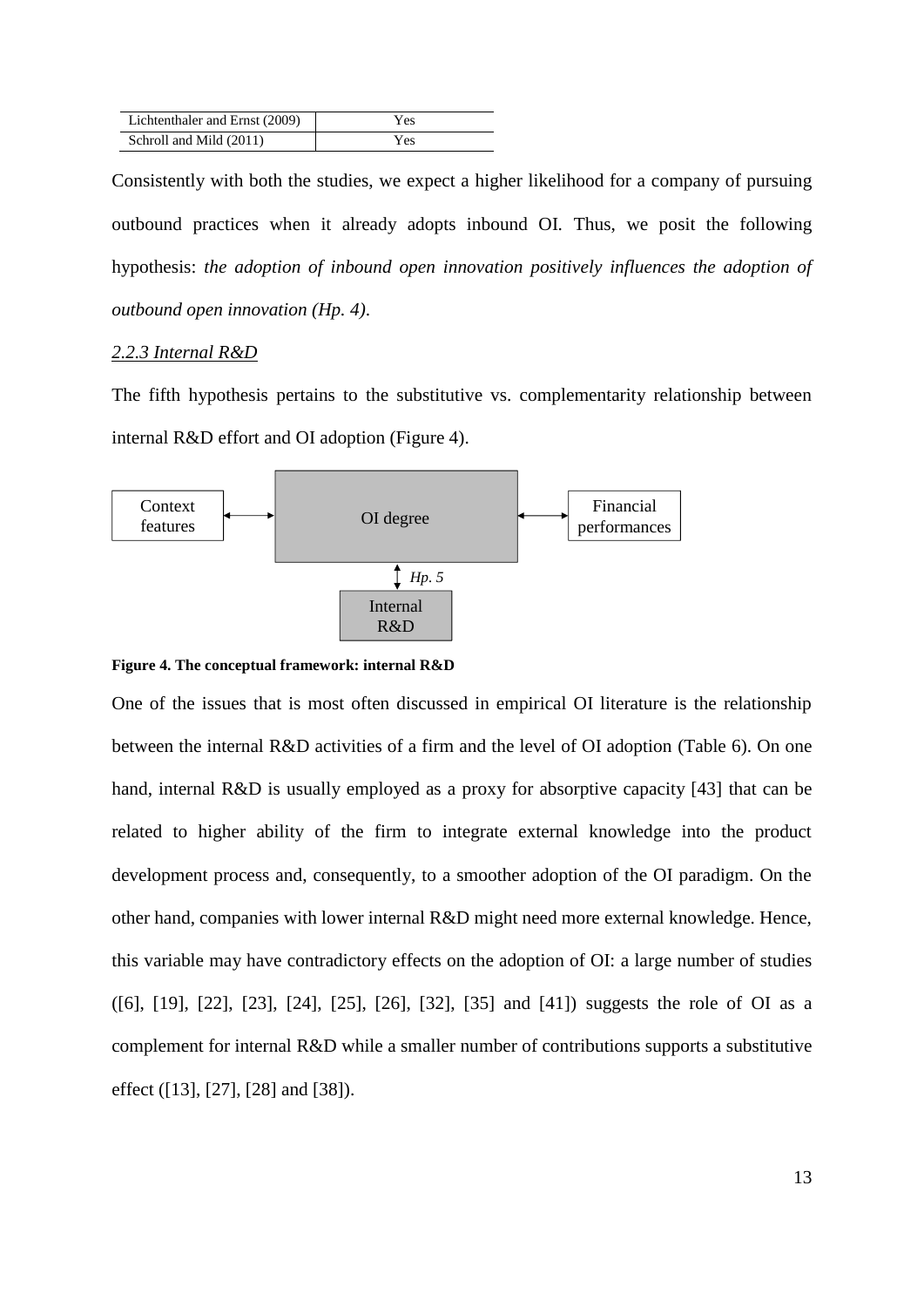Some studies failed to provide a definite direction of the linkage between openness and internal R&D, thus precluding a general evidence on the relationship. Barge-Gil [34] found that open innovators are less R&D intensive than semi-open ones, but more R&D intensive than closed innovators. Similarly, Inauen and Schenker-Wicki [36] uncovered no significant correlations between R&D investment and all their OI indicators. Also, Idrissia et al. [21] stated that variables related to absorptive capacity, such as R&D employees and engineers and technicians, have a limited explaining force in their study. For instance, the presence of R&D employees does not explain at all any of the clusters (closed, interactive, user, and open).

However, none of the above scholars distinguished between inbound and outbound modes of OI. An exception are the studies by Lichtenthaler and Ernst [30] and Schroll and Mild [33]: the former found that firms pursue external technology acquisition as a complement to internal R&D, whilst R&D intensity does not have a significant influence on technology exploitation; the latter proved that OI generally is a complement for internal R&D, but an increased use of inbound activities is employed as a substitute for internal R&D. Hence, inbound OI activities can reduce the R&D intensity of a company.

Although some contributions underline a substitution effect, we hypothesize a complementary effect, both because higher levels of internal R&D imply higher level of absorptive capacity and thus favour inbound practices and because higher levels of internal R&D generate more innovative outputs that can be leveraged by the means of outbound OI. Hence, we posit the following hypothesis: *open innovation is complementary to internal R&D (Hp. 5)*.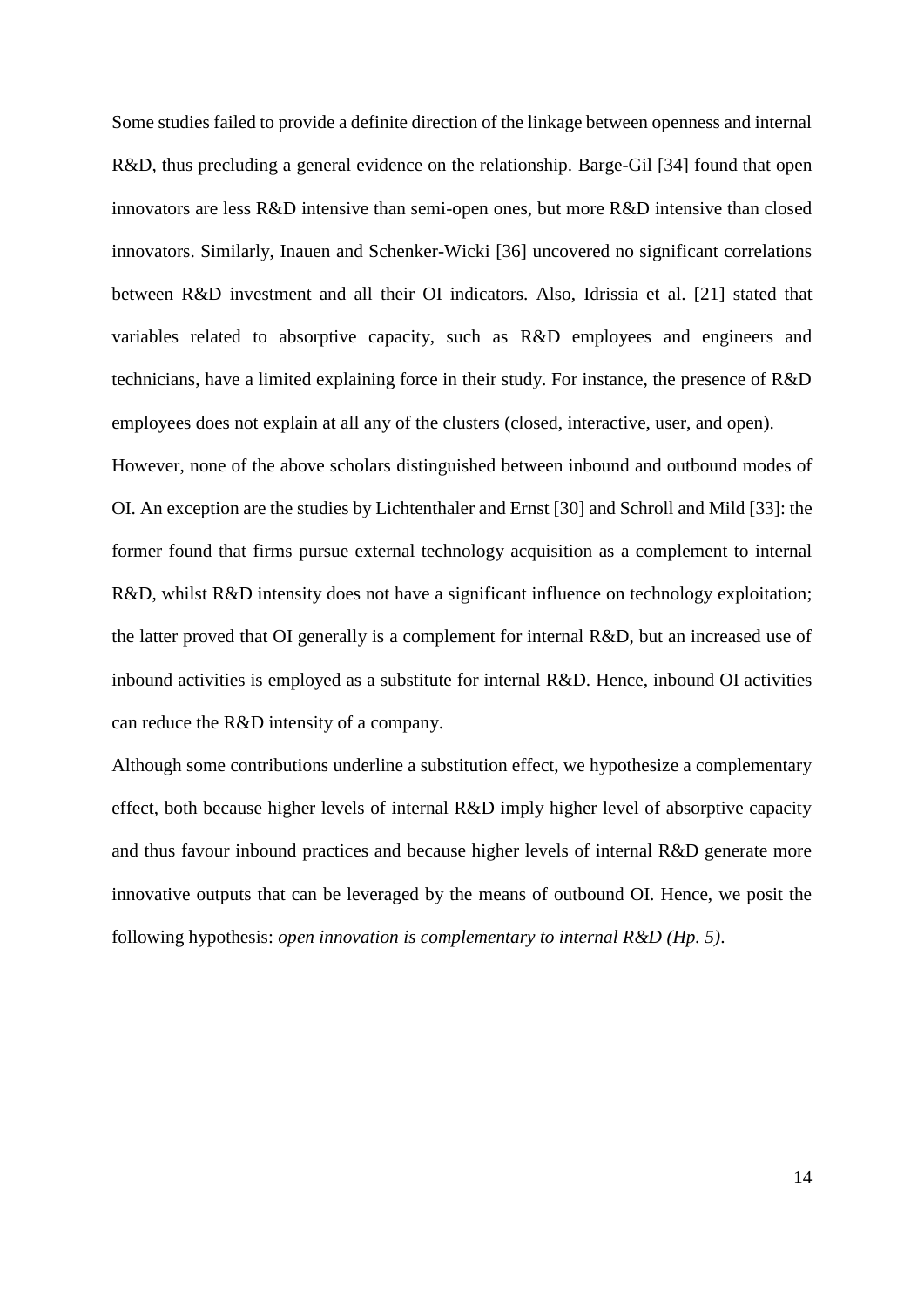| <b>Study</b>                                                                                                                                                         | Metric(s)                                                           | <b>Effect</b>                          |  |
|----------------------------------------------------------------------------------------------------------------------------------------------------------------------|---------------------------------------------------------------------|----------------------------------------|--|
| Chesbrough and Crowther (2006)                                                                                                                                       | Practices to bring in and take out IP and technology                | Complementary                          |  |
| Laursen and Salter (2006)                                                                                                                                            | External search breadth and depth                                   | Substitution                           |  |
| Keupp and Gassmann (2009)                                                                                                                                            | External search breadth and depth                                   | Complementary                          |  |
| Lichtenthaler and Ernst (2009)                                                                                                                                       | Extent of external technology acquisition                           | Complementary                          |  |
|                                                                                                                                                                      | Extent of external technology exploitation                          | Null                                   |  |
| van de Vrande et al. (2009)                                                                                                                                          | Technology exploration and exploitation                             | Complementary                          |  |
| Barge-Gil (2010)                                                                                                                                                     | Openness imp.; Openness sour.                                       | Null                                   |  |
| Faems et al. (2010)                                                                                                                                                  | Diversity of technology alliance portfolio                          | Substitution                           |  |
| Lazzarotti et al. (2010)                                                                                                                                             | Partner variety and phase variety                                   | Complementary                          |  |
| Knowledge externalities; Research co-operation;<br>Spithoven et al. (2010)<br>Appropriability                                                                        |                                                                     | Complementary                          |  |
| Stakeholder cooperation intensity: Customers; Suppliers;<br>Competitors; Cross-industry firms; Consulting firms;<br>Inauen and Schenker-Wicki (2011)<br>Universities |                                                                     | Null                                   |  |
| Podmetina et al. (2011)                                                                                                                                              | Technology acquisition and commercialization                        | Complementary                          |  |
| Schroll and Mild (2011)                                                                                                                                              | Inbound cooperation and acquisition; Outbound; Total OI<br>adoption | Both complementary<br>and substitution |  |
| Idrissia et al. (2012)                                                                                                                                               | External search breadth and depth                                   | Null                                   |  |
| Salge et al. (2012)                                                                                                                                                  | Search openness                                                     | Complementary                          |  |
| Sandulli et al. (2012)                                                                                                                                               | Open                                                                | Substitution                           |  |
| Teirlinck and Poelmans (2012)                                                                                                                                        | Degree of openness of R&D activities                                | Complementary                          |  |
| Berchicci (2013)                                                                                                                                                     | External R&D                                                        | Substitution                           |  |
|                                                                                                                                                                      | Search strategy; Cooperation; Protection; Open innovation           | Complementary                          |  |
| Spithoven et al. (2013)                                                                                                                                              | External R&D                                                        | Null                                   |  |
| Laursen and Salter (2014)                                                                                                                                            | External search breadth; Innovation collaboration breadth           | Complementary                          |  |

**Table 6. Theory development and reasoning of Hp. 5** 

# *2.2.4 Financial performances*

The last hypothesis investigates the linkage between OI adoption and financial performances

(Figure 5).



**Figure 5. The conceptual framework: financial performances**

The impact of OI on firms' financial performances has been explored by several studies (Table

7).

Different contributions support the existence of a positive relationship between OI and firm performances ([18], [39], [40] and [41]) whereas others outline a negative linkage ([27] and [35]). Ahn et al. [37], examining the relationships between OI capacities and financial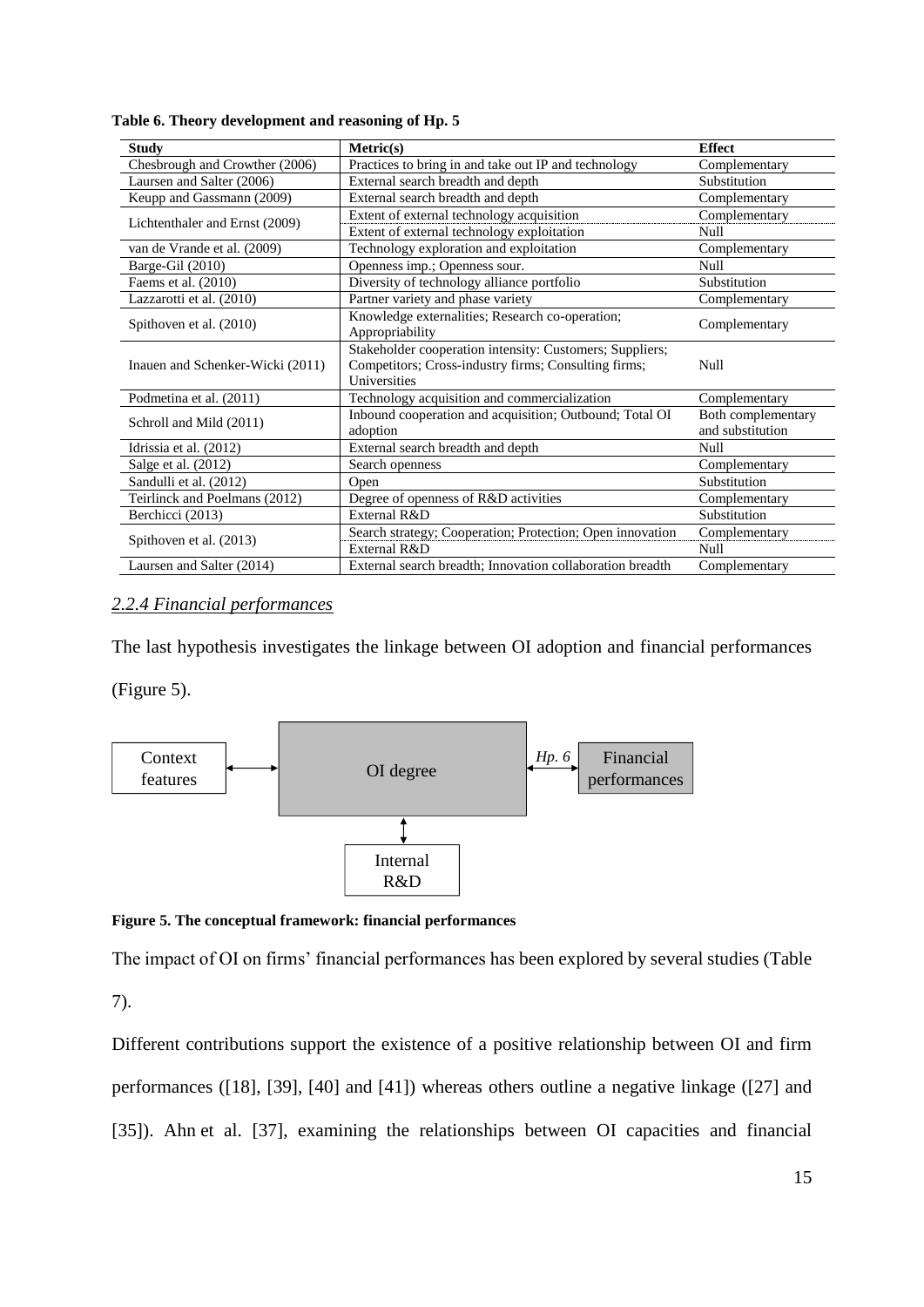performances, found that four capacities positively associate with sales, while connective and innovative capacity negatively associate with them. Finally, Hwang and Lee [20] analysed the role of external knowledge search breadth and depth on productivity - calculated as firm total sales divided by the number of employees - discovering that they both have a significant influence on labour productivity. Particularly, breadth has a U relationship with labour productivity, whilst depth an inverse-U relationship: the moderate use of external knowledge sources increases labour productivity, but only the limited number of external sources with innovative importance are effective in improving it.

| <b>Study</b>                  | Metric(s)                                                     | <b>Effect</b>   |
|-------------------------------|---------------------------------------------------------------|-----------------|
| Lichtenthaler (2009)          | Outbound innovation strategy                                  | Positive        |
| Faems et al. $(2010)$         | Diversity of technology alliance portfolio                    | Negative        |
| Hung and Chiang (2010)        | Open innovation proclivity                                    | Positive        |
| Hwang and Lee (2010)          | External search breadth                                       | U shape         |
|                               | External search depth                                         | Inverse-U shape |
| Lazzarotti et al. (2010)      | Partner variety and phase variety                             | Negative        |
| Chaston and Scott (2012)      | Open innovation scale                                         | Positive        |
| Teirlinck and Poelmans (2012) | Degree of openness of R&D activities                          | Positive        |
| Ahn et al. (2013)             | Inventive, absorptive, transformative and desorptive capacity | Positive        |
|                               | Connective and innovative capacity                            | Negative        |

**Table 7. Theory development and reasoning of Hp. 6** 

Even though several studies suggest a positive direction of the impact, we believe that not only OI benefits have to be considered, but also the costs associated with its adoption. As a matter of fact, beyond a certain value of the degree of openness, it is reasonable to expect that the benefits deriving from leveraging external technologies may be exceeded by the costs resulting from the complexity of managing different external relationships. Accordingly, [we posit the](http://papers.ssrn.com/sol3/cf_dev/AbsByAuth.cfm?per_id=2124628)  [following hypothesis:](http://papers.ssrn.com/sol3/cf_dev/AbsByAuth.cfm?per_id=2124628) *financial performances of companies have an inverted-U relationship with open innovation adoption (Hp. 6)*.

A synthesis of the research hypotheses is provided in Table 8.

| <b>Hypothesis</b> | <b>Formulation</b>                                                                                     |
|-------------------|--------------------------------------------------------------------------------------------------------|
| Hp.1              | Firm size positively influences the adoption of open innovation                                        |
| Hp.2              | Firm age positively influences the adoption of open innovation                                         |
| Hp.3              | The adoption of inbound open innovation is higher than the adoption of outbound open innovation        |
| Hp.4              | The adoption of inbound open innovation positively influences the adoption of outbound open innovation |
| Hp.5              | Open innovation is complementary to internal R&D                                                       |
| Hp. 6             | Financial performances of companies have an inverted-U relationship with open innovation adoption      |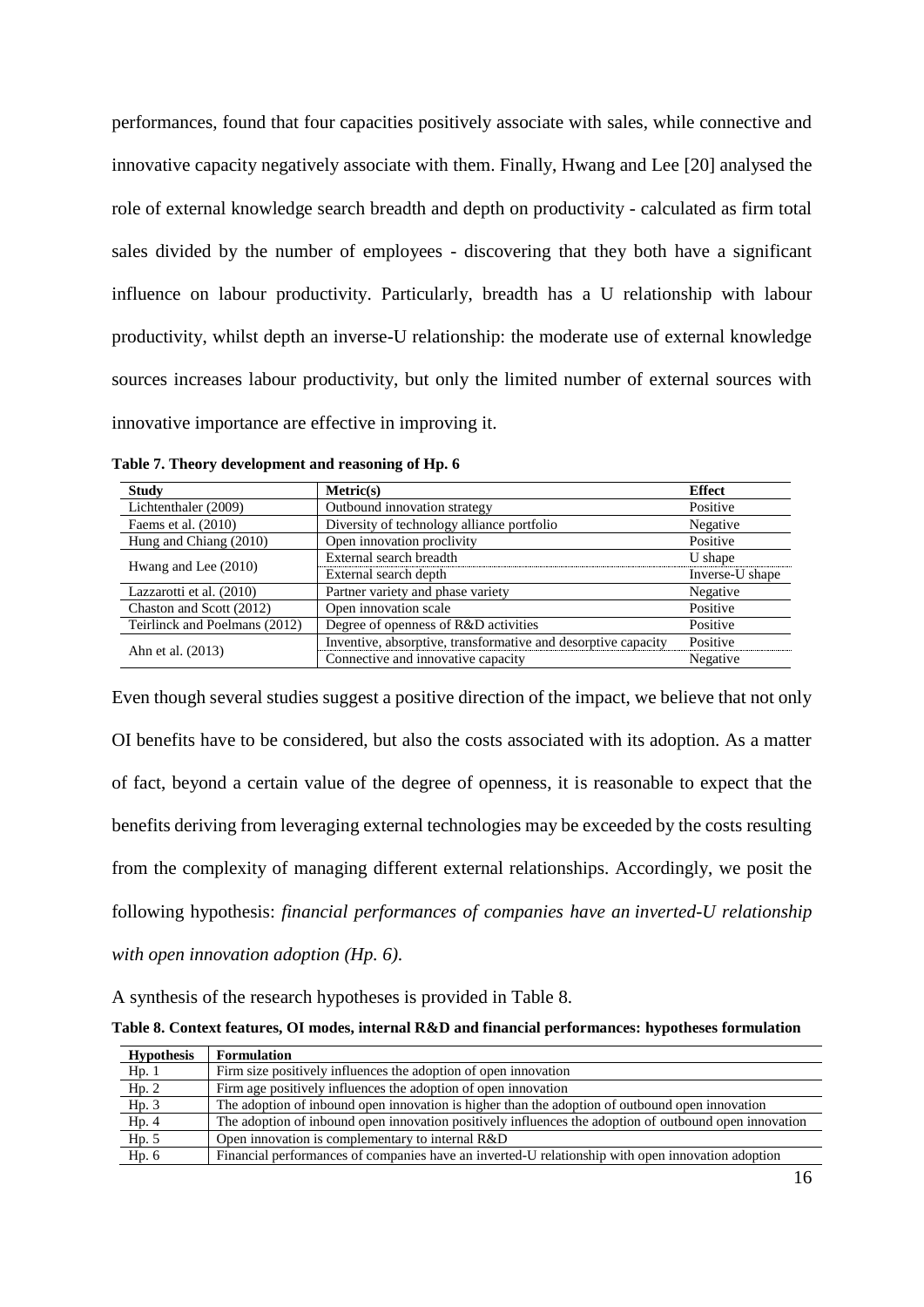### **3. Methods**

### *3.1 Data*

The hypotheses were tested by analysing a sample of pharmaceutical companies, given the high relevance OI has in such industry. The industry is, in fact, an early pioneer of OI ([6], [44], [45], [46] and [47]) because of the high relevance of R&D and the distributed nature of knowledge [48], and has a broad spectrum of OI models which have already become a standard in it [49].

We considered a sample of 68 worldwide top R&D spending pharmaceutical companies<sup>1</sup>, ranked by *The 2011 EU Industrial R&D Investment Scoreboard*, for which we downloaded from the internet the consolidated annual reports from 2008 to 2012, and analysed them after a cross-section perspective, for a total of 340 statistical units.

The Scoreboard lists 120 pharmaceutical companies, but 52 firms were left out either because they were acquired during the five-years period or since their annual reports were not filling IFRS or US GAAP standards. The final sample consists of 44 European companies and 24 non-European ones; the most represented country is USA with 19 companies, followed by UK (9) and Germany (6).

## *3.2 Measure of variables*

1

We adopted an accounting approach to the measurement of the openness degree of companies, by analysing all the OI transactions taken from balance sheets, income statements and notes of audited consolidated annual reports of firms: costs, revenues, new investments (additions) and divestments (disposals) linked to innovation in all its components.

<sup>&</sup>lt;sup>1</sup> 4-digits ICB code 4577 as reported in the Scoreboard.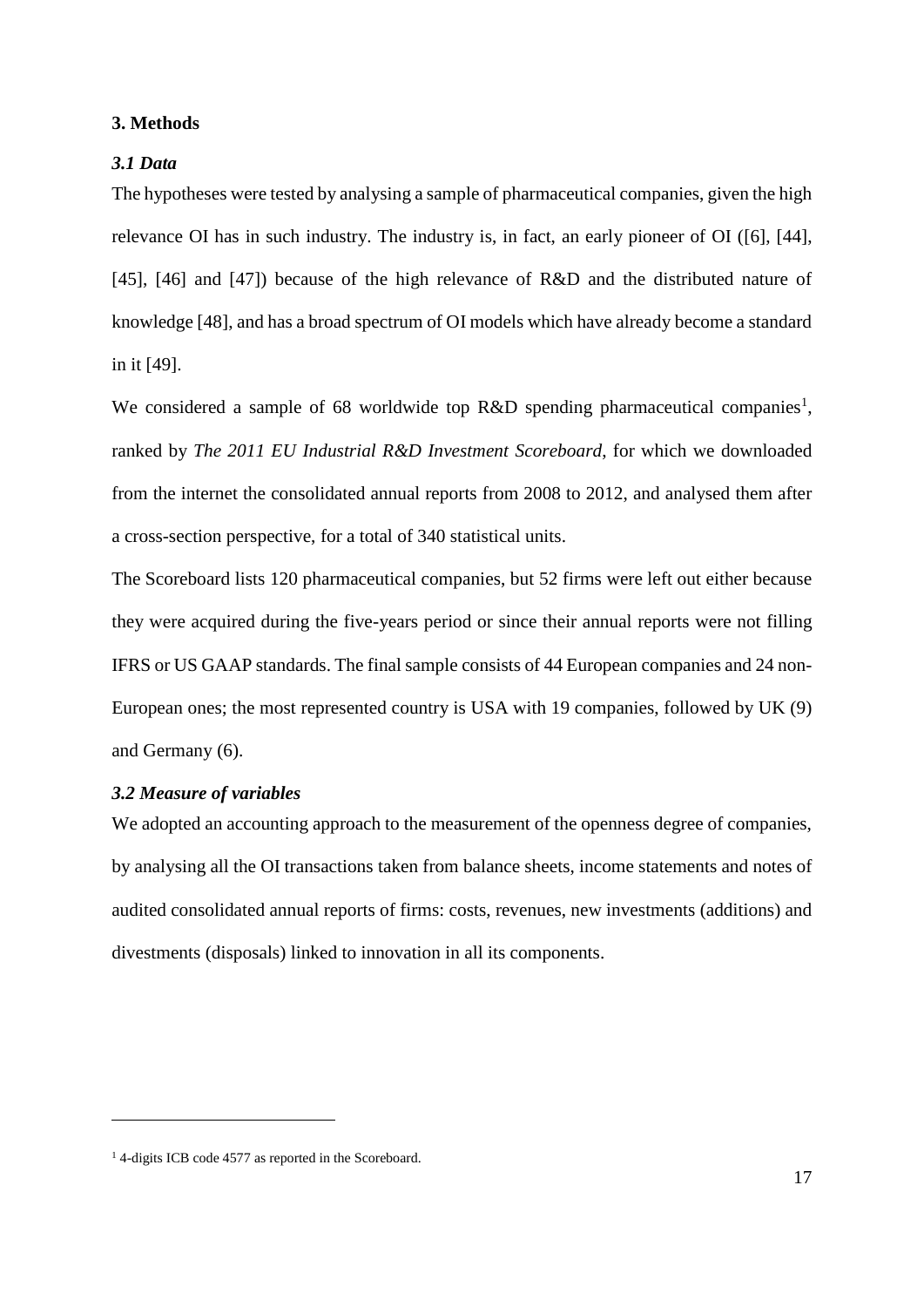According to literature [6], OI is typified by two different dimensions: inbound and outbound; we introduce a further distinction between operational and financial transactions so that four dimensions of OI can be defined:

- costs, i.e. operational inbound transactions;
- revenues, i.e. operational outbound transactions;
- additions, i.e. financial inbound transactions;
- disposals, i.e. financial outbound transactions.

Actually, the analysis of costs and revenues is mirror-like, since every OI activity typically generates costs for a company and revenues for another one. Thus, the operational transactions of OI enclose costs and revenues deriving from:

- 1. collaborative and contract development, which refer to joint development projects with third parties under long-term agreements, such as: development partners reimbursements, cost or profit sharing agreements, share of results of research associates, contract fees, development milestone payments and achievements;
- 2. outsourcing of R&D services or development of R&D services on behalf of third parties<sup>2</sup>, which regard a more spot behaviour than the previous one, such as research services received from subcontractors or provided to third parties;
- 3. in-licensing costs, out-licensing revenues and royalty fees paid or received.

In the same way, as to the financial transactions, the analysis of new investments and divestments of intangibles is mirror-like, so that we have to include additions and disposals of:

1. in-process R&D and development costs;

<u>.</u>

<sup>&</sup>lt;sup>2</sup> Within revenues deriving from R&D performed on behalf of third parties, a particular category is defined by grants received by the company for R&D activities, R&D tax credit and research funding, which can be considered as open revenues by defining the government as an entity that remunerates the company for its innovation efforts, even if it is not interested in owning the outcomes of such innovation. In fact, unlike a private entity, the government aims at the development of innovation for the community, rather than for itself.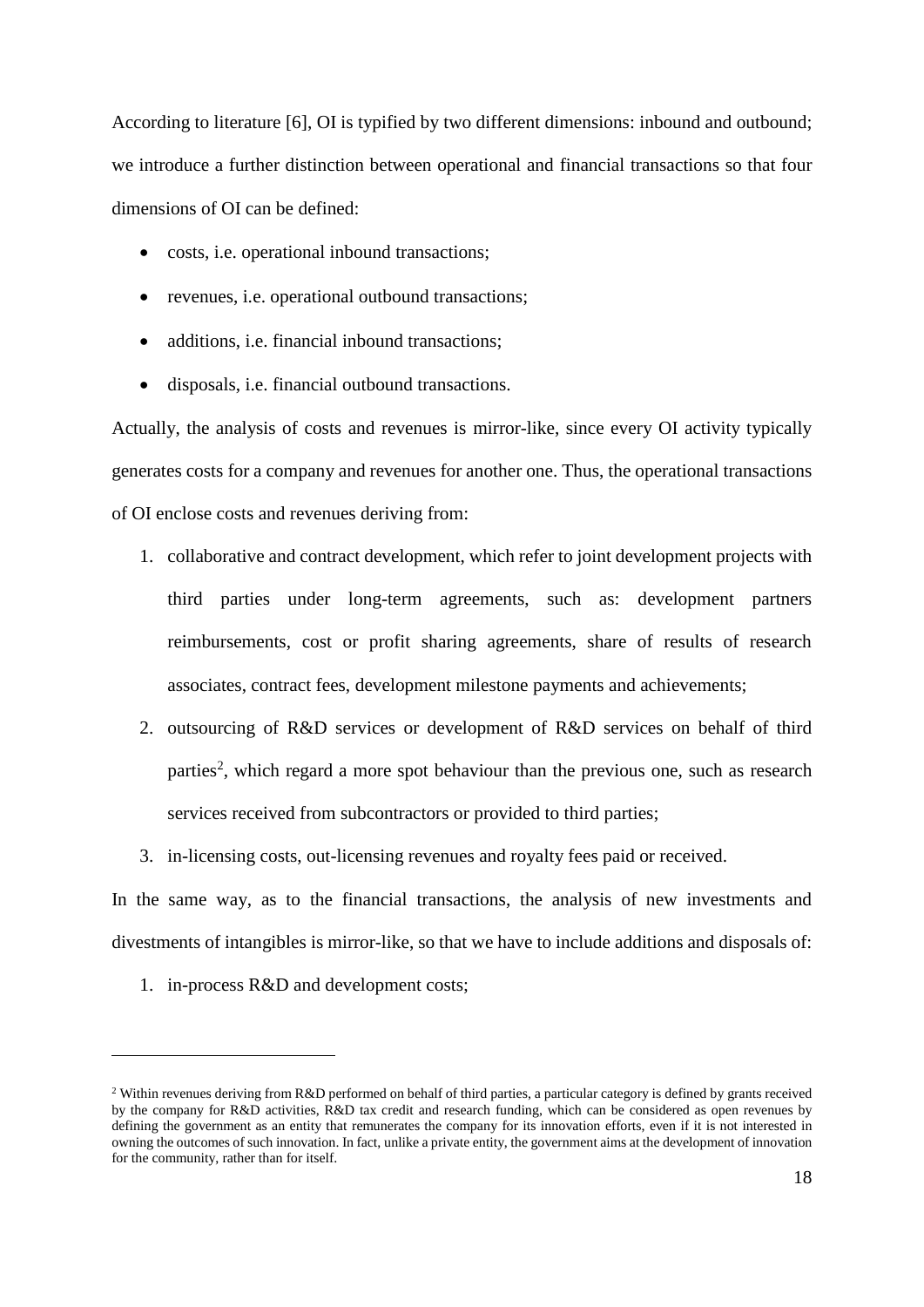- 2. licenses, patents, IP rights and industrial property;
- 3. trademarks, product rights, brands and product-related intangibles;
- 4. technology and technology rights;
- 5. goodwill, related to research spin-ins and spin-offs.

The first four categories have a clear connotation within innovation, while the innovative nature of goodwill can be questionable. Given the definition itself of goodwill as *"future economic benefits arising from assets that are not capable of being individually identified and separately recognized"* (IFRS 3), we think that it can be identified with the skill, the know-how, the technical and organizational expertise of the workforce. This is consistent with most of the definitions of goodwill found in the annual reports of companies, as well as with contributions claiming that goodwill can be regarded as a black box containing a bundle of intangible assets [50], and that a significant part of goodwill contains intellectual capital [51].

Once defined the financial statement items which feature OI, two different approaches can be followed to analyse the data.

First, the different categories of open costs (R&D collaboration, R&D outsourcing and inlicensing), revenues (R&D collaboration, R&D on behalf of third parties and out-licensing), additions (of R&D, licenses & patents, trademarks, technology and goodwill) and disposals (of R&D, licenses & patents, trademarks, technology and goodwill) can be counted, in order to identify how many different OI practices are performed by companies. This can be done by introducing 16 dummy variables, one for each category: the variables will take value 1 if the company under analysis shows the specific category in its annual report during the analysed fiscal period, 0 otherwise. Summing all the dummies, the *openness variety* for each firm can be defined, whose values will range from 0 to 16, respectively corresponding to no practice at all and all operational and financial practices performed by the company during the period of analysis. Moreover, following the same procedure, *inbound variety* and *outbound variety* can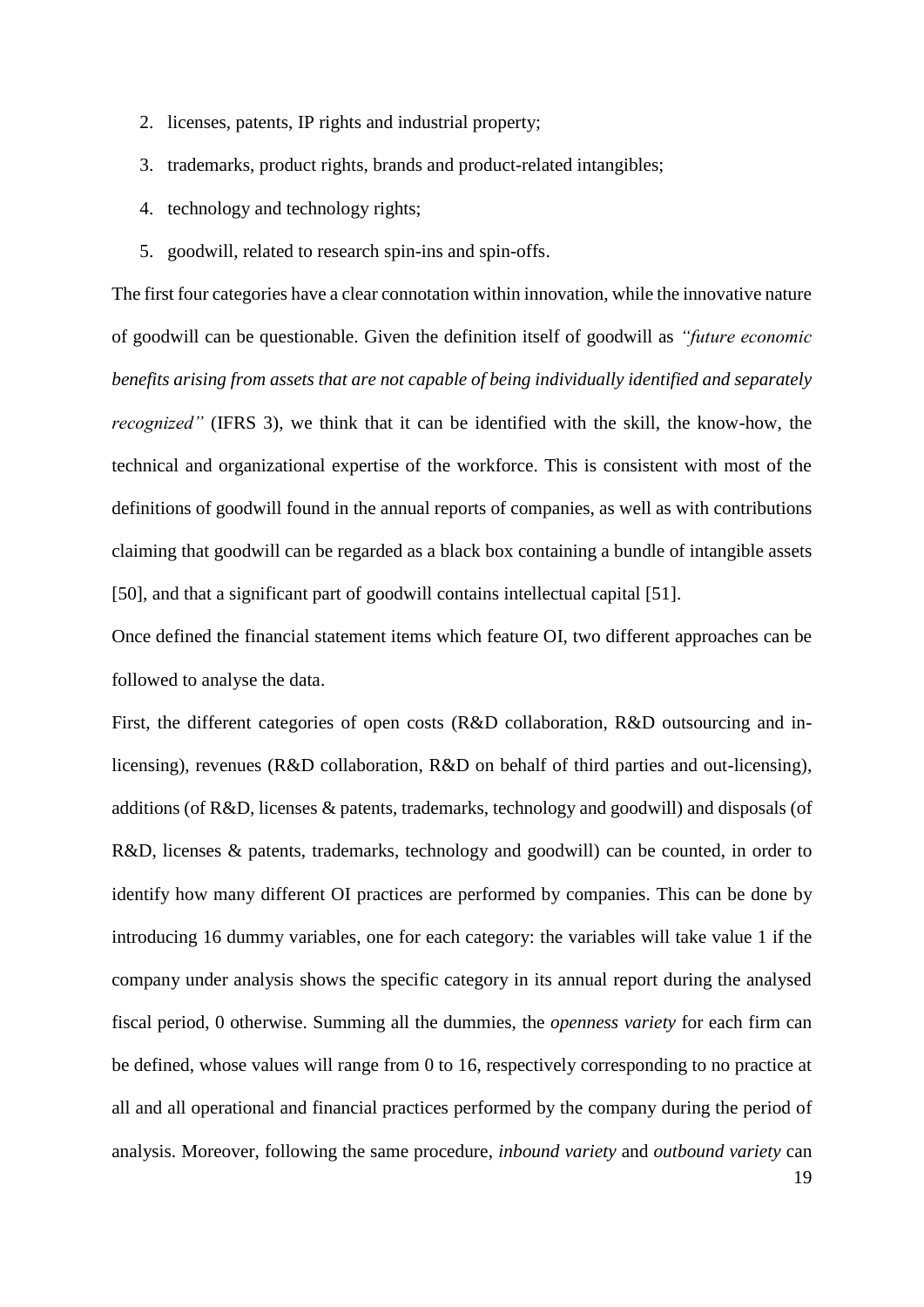be obtained, including only the costs and additions or the revenues and disposals respectively. Hence, these two proxies range from 0 to 8.

Second, in order to understand how pervasive OI is within the business of a company, open costs, revenues, additions and disposals can be compared to its total business in terms of total R&D and IP costs, total revenues and total intangibles:

$$
C = \frac{open \; costs}{total \; R\&D \; and \; IP \; costs}
$$
\n
$$
A = \frac{additions \; of \; intangles}{total \; intangles}
$$
\n
$$
D = \frac{disposals \; of \; intangles}{total \; intangles}
$$

In this way, we obtain four dimensionless variables which can be combined together after a hierarchical perspective: if costs, revenues, additions and disposals are considered as the four Cartesian axes in the  $R<sup>4</sup>$  space, each company can be represented as a four-dimensional point whose *openness intensity* is proportional to the Euclidean distance of the point from the origin of the axes:

$$
Openness intensity = \sqrt{\frac{C^2 + R^2 + A^2 + D^2}{4}}
$$

the factor  $\frac{1}{4}$  being used to normalize the values of intensity to the range [0, 1], where 0 corresponds to a completely closed behaviour and 1 to a completely open one.

After the same approach, *inbound intensity* and *outbound intensity* can be defined:

*Inbound intensity* = 
$$
\sqrt{\frac{C^2 + A^2}{2}}
$$
 *Outbound intensity* =  $\sqrt{\frac{R^2 + D^2}{2}}$ 

Variety is a discrete measure of OI which, by assessing the range of different practices performed by companies, provides similar information to different literature contributions ([13], [16], [19], [20], [21], [22] and [27]). On the contrary, intensity is a continuous proxy suggesting a radically new approach to the measurement of OI.

In addition to openness metrics, the following variables were employed to test the hypotheses:

- *firm size*, measured in number of employees;
- *firm age*, assessed in number of years from the date of establishment;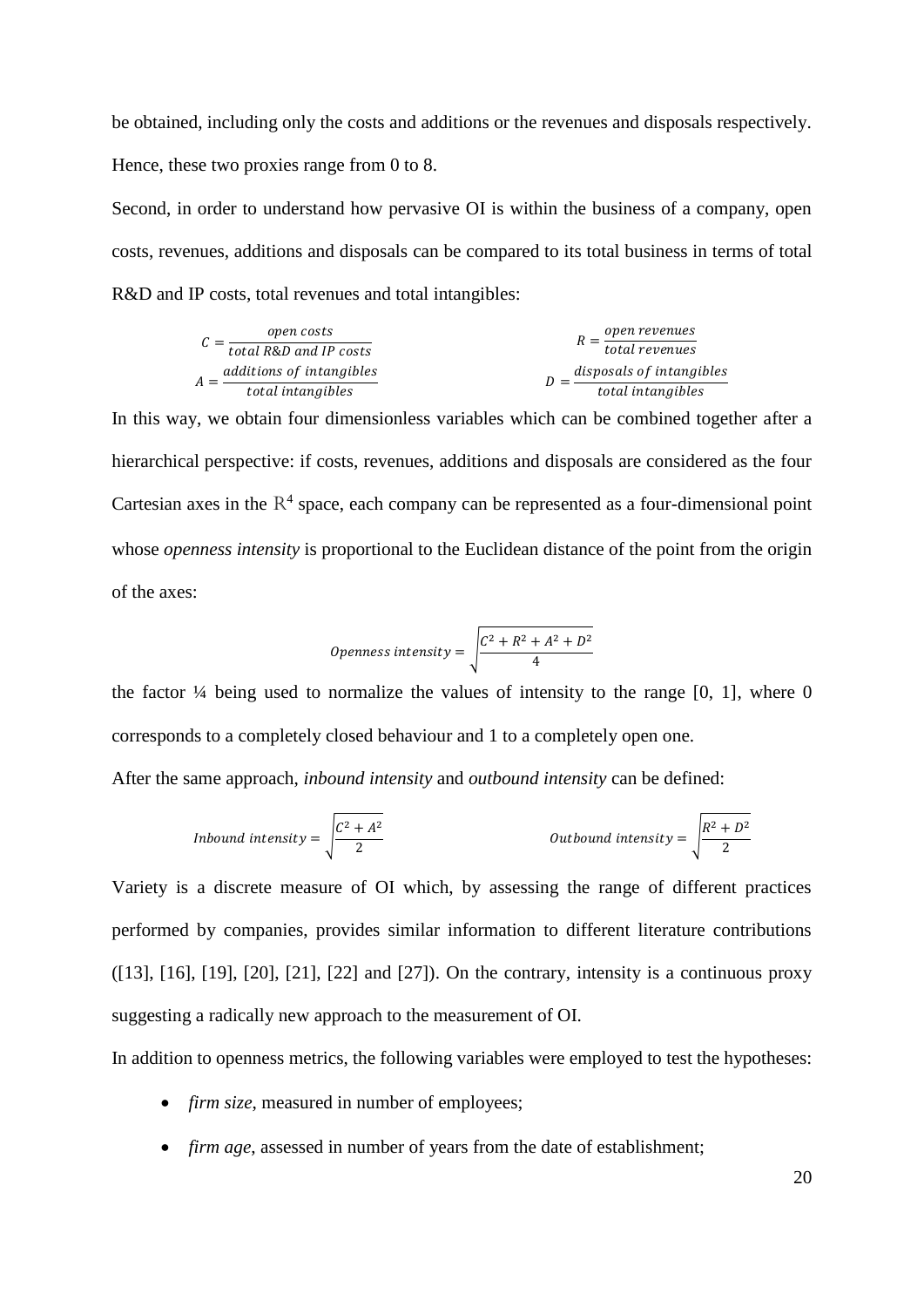- *closed R&D per employee* where closed R&D is measured as total R&D and IP costs net of open costs - as a proxy of R&D focalization of human resources;
- *closed ROA* (i.e. closed EBIT divided by total assets) as a measure of financial performances, where closed EBIT is calculated as EBIT net of open revenues less open costs.

The data were used after a cross-section perspective, since five years are not enough for a longitudinal study, especially in an industry where the development time horizon can be longer

than ten years.

### **4. Analysis and results**

Table 9 shows correlations between variety and intensity metrics, while Tables 10 and 11 exhibit descriptive statistics and correlations between the two different sets of OI metrics and the other variables under study.

**Table 9. Spearman correlation coefficients (\*\* the correlation is significant at 0.01 level)**

| Variable              |                           |                         |                           |                           |          | v. |
|-----------------------|---------------------------|-------------------------|---------------------------|---------------------------|----------|----|
| 1. Openness variety   |                           |                         |                           |                           |          |    |
| 2. Inbound variety    | $0.806$ <sup>(**)</sup> ) |                         |                           |                           |          |    |
| 3. Outbound variety   | $0.617$ <sup>**</sup> )   | 0.063                   |                           |                           |          |    |
| 4. Openness intensity | 0.047                     | 0.048                   | 0.036                     |                           |          |    |
| 5. Inbound intensity  | $0.364$ <sup>(**)</sup> ) | $0.515$ <sup>**</sup> ) | $-0.058$                  | $0.604$ <sup>(**)</sup> ) |          |    |
| 6. Outbound intensity | 0.071                     | $-0.271$ (**)           | $0.499$ <sup>(**)</sup> ) | $0.541$ <sup>(**)</sup> ) | $-0.024$ |    |

No significant correlation is uncovered between the two metrics for openness as a whole, suggesting that the use of different proxies can lead to very different results. Yet, positive correlation is found between the two metrics as to both inbound and outbound, indicating that the two different measurement approaches are more robust when specific OI modalities are described, rather than when the whole OI phenomenon is investigated.

**Table 10. Descriptive statistics and Spearman correlation coefficients (\*\* the correlation is significant at 0.01 level, \* the correlation is significant at 0.05 level)**

| Variable                   | Mean     | SD/mean |                            | <u>.</u>                   | J.                         |                            |                            |                            | 10. |
|----------------------------|----------|---------|----------------------------|----------------------------|----------------------------|----------------------------|----------------------------|----------------------------|-----|
| 1. Openness variety        | 4.27     | 0.474   |                            |                            |                            |                            |                            |                            |     |
| 2. Inbound variety         | 2.34     | 0.669   | $0.806$ <sup>(**)</sup>    |                            |                            |                            |                            |                            |     |
| 3. Outbound variety        | 1.93     | 0.599   | $0.617$ <sup>(**)</sup> )  | 0.063                      |                            |                            |                            |                            |     |
| 7. Firm size               | 17.982   | 1.792   | $0.384$ <sup>(**)</sup> )  | $0.425$ <sup>(**)</sup> )  | 0.082                      |                            |                            |                            |     |
| 8. Firm age                | 62 years | 0.893   | $0.215$ <sup>(**)</sup> )  | $0.223$ <sup>(**)</sup> )  | 0.076                      | $0.620$ <sup>(**)</sup> )  |                            |                            |     |
| 9. Closed R&D per employee | 79 k€    | 1.295   | $-0.140$ <sup>(**)</sup> ) | $-0.276$ <sup>(**)</sup> ) | $0.129(*)$                 | $-0.259$ <sup>(**)</sup> ) | $-0.264$ <sup>(**)</sup> ) |                            |     |
| 10. Closed ROA             | 11.09%   | 2.222   | $0.211$ <sup>(**)</sup> )  | $0.365$ <sup>(**)</sup> )  | $-0.148$ <sup>(**)</sup> ) | $0.611$ <sup>**</sup> )    | $0.396$ <sup>(**)</sup>    | $-0.334$ <sup>(**)</sup> ) |     |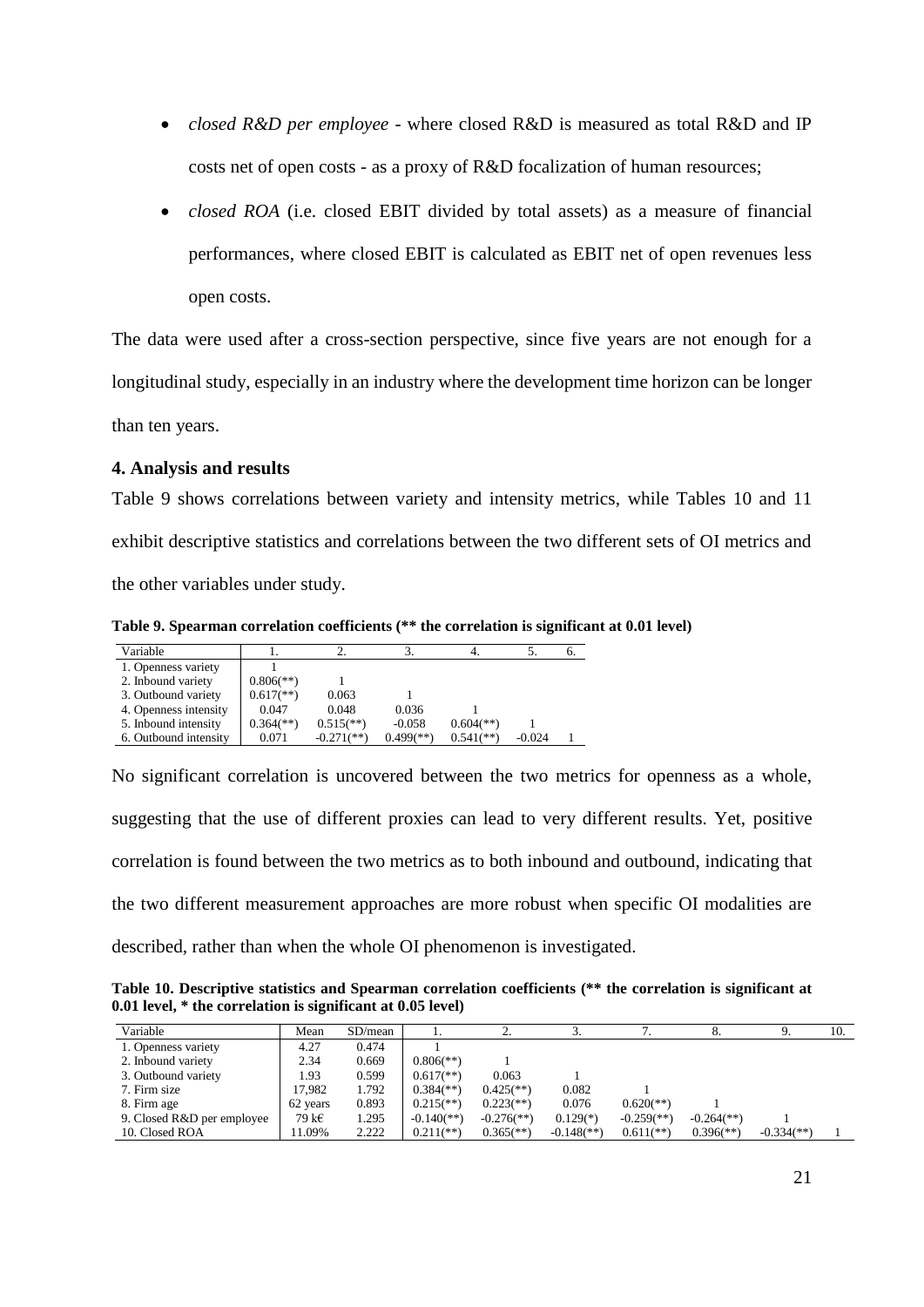| Variable                   | Mean     | SD/mean |                            |                          |                            |                           |                            |                            | 10. |
|----------------------------|----------|---------|----------------------------|--------------------------|----------------------------|---------------------------|----------------------------|----------------------------|-----|
| 4. Openness intensity      | 18.30%   | 0.981   |                            |                          |                            |                           |                            |                            |     |
| 5. Inbound intensity       | 16.50%   | 1.154   | $0.656$ <sup>(**)</sup> )  |                          |                            |                           |                            |                            |     |
| 6. Outbound intensity      | 13.14%   | 1.715   | $0.771$ (**)               | 0.065                    |                            |                           |                            |                            |     |
| 7. Firm size               | 17.982   | 1.792   | $-0.275$ <sup>(**)</sup> ) | $-0.106$                 | $-0.283$ <sup>(**)</sup> ) |                           |                            |                            |     |
| 8. Firm age                | 62 years | 0.893   | $-0.376$ <sup>**</sup> )   | $-0.138$ <sup>(*)</sup>  | $-0.388$ <sup>(**)</sup> ) | $0.406$ <sup>(**)</sup> ) |                            |                            |     |
| 9. Closed R&D per employee | 79 k€    | 1.295   | $0.367$ <sup>(**)</sup> )  | $-0.186$ <sup>**</sup> ) | $0.582$ <sup>**</sup> )    | $-0.145$ <sup>**</sup> )  | $-0.294$ <sup>(**)</sup> ) |                            |     |
| 10. Closed ROA             | 11.09%   | 2.222   | $-0.559$ <sup>(**)</sup>   | 0.04                     | $-0.795$ <sup>(**)</sup>   | $0.300$ <sup>(**)</sup>   | $0.353$ <sup>(**)</sup> )  | $-0.538$ <sup>(**)</sup> ) |     |

**Table 11. Descriptive statistics and Pearson correlation coefficients (\*\* the correlation is significant at 0.01 level, \* the correlation is significant at 0.05 level)**

# *4.1 Context features*

1

*Hp. 1: Firm size positively influences the adoption of open innovation.*

Positive correlation is found between firm size and openness variety (Table 10), negative correlation with openness intensity (Table 11), thus confirming the hypothesis when variety is used and disconfirming it by the use of intensity.

*Results: Firm size positively influences the variety of open innovation while negatively influences its intensity.*

The use of variety metrics leads to results similar to those of literature (e.g., [13], [22], [24], [25], [27], [28], [29], [30] and [33]): the larger a company, the wider range of open transactions is performed and more relationships are activated with third parties.

Conversely, the proclivity to openness - measured as its intensity - is negatively influenced by the size of the firm, meaning that more transactions do not necessarily imply a higher impact on the business of the company. Actually, the larger a firm, the larger the denominators of the ratios defining intensity, so that, even if the total value of open transactions is the same for two companies, the larger one will have a lower intensity. Thus, when we compare companies of different size, intensity metrics are inversely affected by the size itself.

As a matter of fact, if we consider the top ten companies<sup>3</sup> the total value of open revenues during the five years amounts to 23 billion euro, whilst 21 billion euro are achieved for the remaining 58 firms. Yet, when such values are compared to the total values of revenues (1,634

<sup>&</sup>lt;sup>3</sup> The top ten companies are defined after the average value of employees over the five years.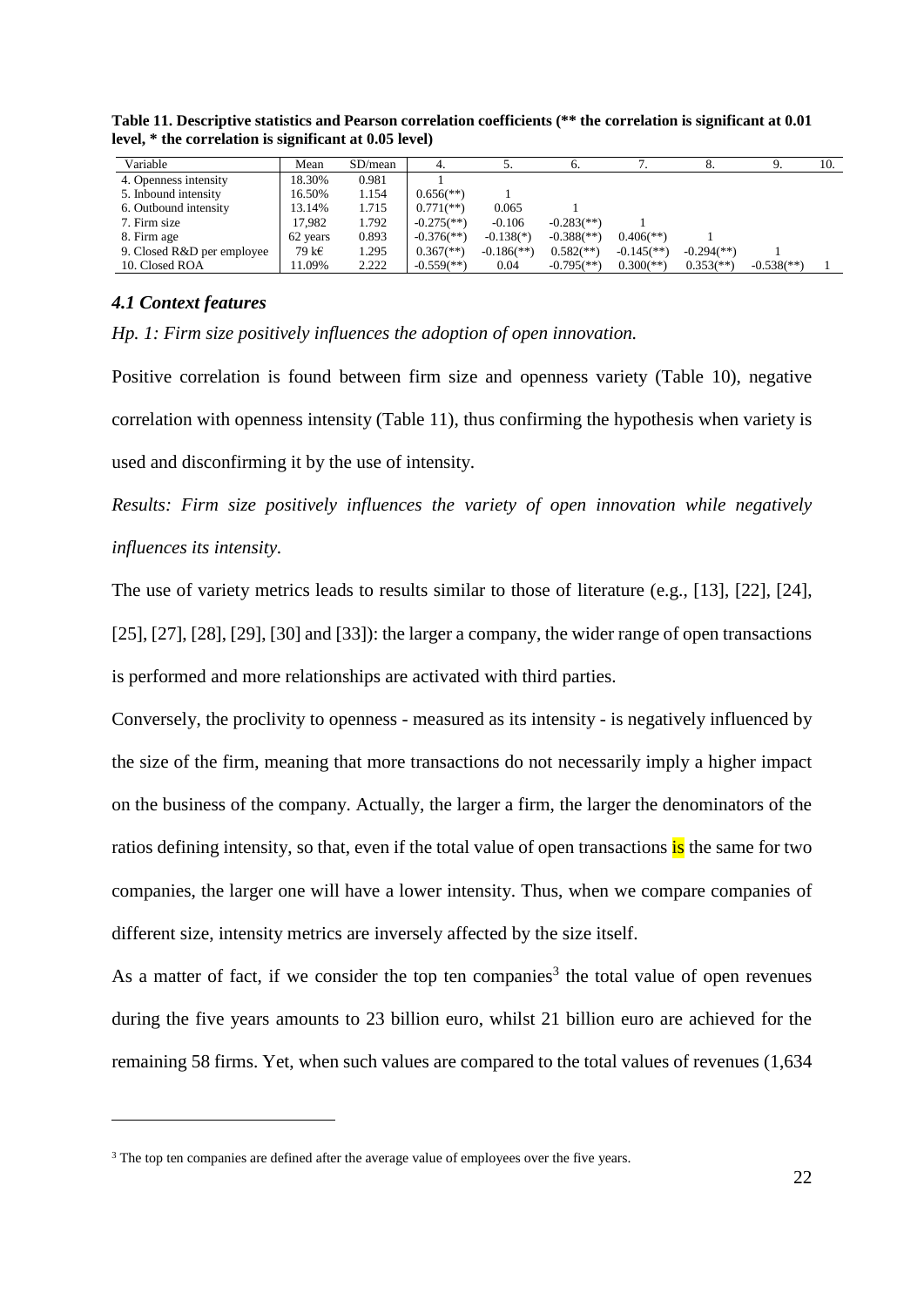billion euro for top ten companies, 544 billion euro for the others) it is clear that top ten companies have a much smaller intensity.

#### *Hp. 2: Firm age positively influences the adoption of open innovation.*

Also firm age is positively correlated to openness variety (Table 10) and negatively correlated to intensity (Table 11), leading to the same findings as firm size.

*Results: Firm age positively influences the variety of open innovation whereas negatively influences its intensity.*

Hence, the range of different open transactions is positively affected by the age of a company; yet, the younger a firm, the higher its proclivity to open its own business.

Given that several literature contributions ([19], [21] and [33]) did not find any evidence of a negative relation, the result could be considered as industry-specific. As a matter of fact, the industry is characterized by very long development times, which may exceed 10 years. Therefore, since 21 companies in the sample had less than 20 years in 2012, they might be still in the development phase, so that most part of their revenues derived from profit sharing, milestones achievements, development partners reimbursements and research services provided to other pharmaceutical companies, as well as government grants. Actually, for 8 of these firms OI is the very core business, with open revenues to total revenues ratio being greater than 70%. Conversely, for longer established companies, with a wider product portfolio, revenues deriving from the selling of drugs are obviously prevalent if compared to open revenues.

# *4.2 OI modes*

*Hp. 3: The adoption of inbound open innovation is higher than the adoption of outbound open innovation.*

In Table 12 the comparison of inbound and outbound practices is outlined.

#### **Table 12. Descriptive statistics for inbound and outbound**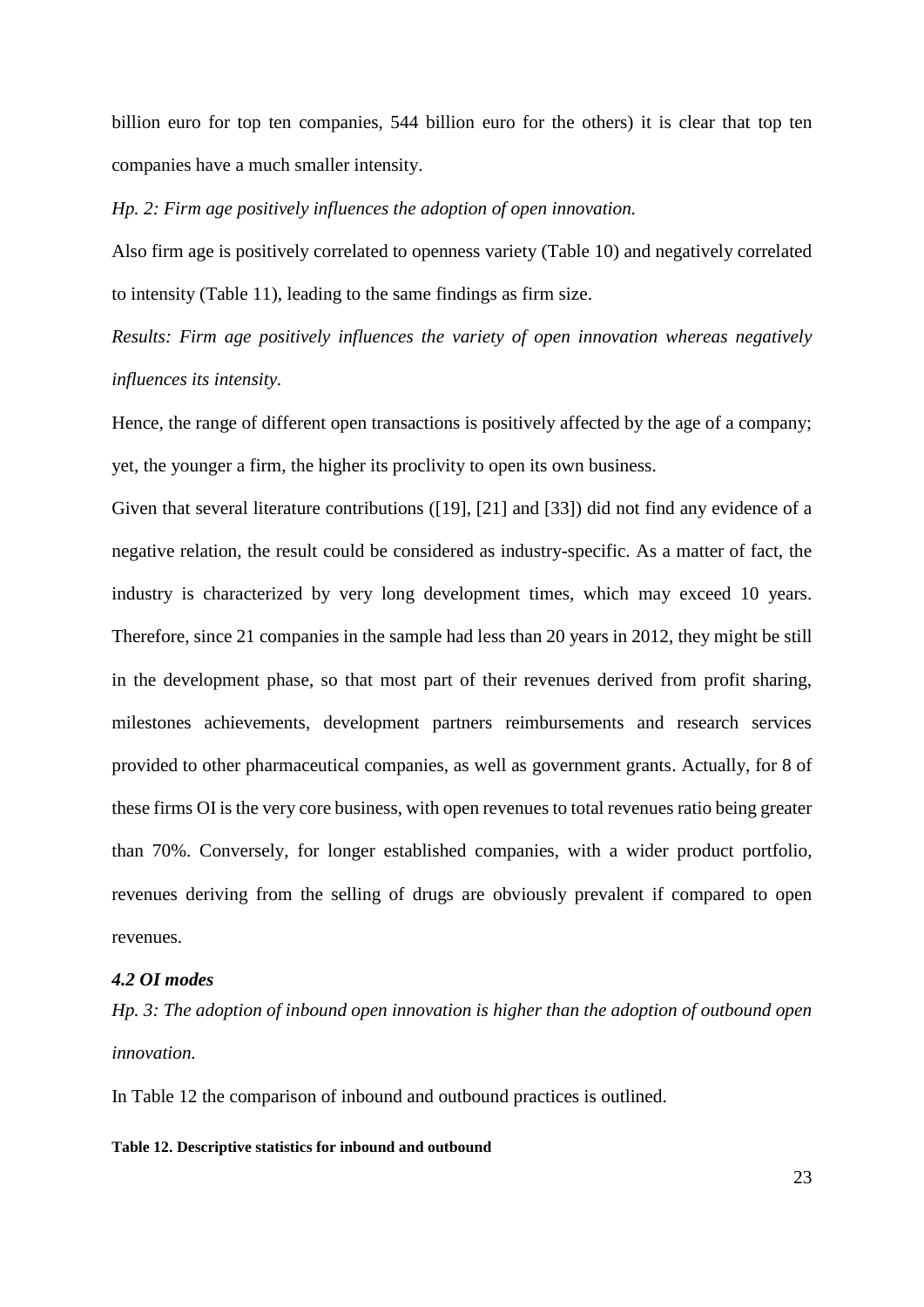| Average value | Inbound | Outbound |
|---------------|---------|----------|
| Variety       | 2.34    | 1.93     |
| Intensity     | 16.50%  | 13.14%   |

The hypothesis is confirmed, being the values of inbound metrics slightly higher than those of outbound ones.

*Results: The adoption of inbound open innovation is higher than the adoption of outbound open innovation in both variety and intensity.*

The results confirm the findings of those scholars ([6], [16], [17], [25], [30], [31] and [33]) who use the number of inbound/outbound practices, importing/exporting mechanisms or organizational modes to define OI. In theory, as also remarked by Chesbrough and Crowther [6], any inbound flow for a company should generate an outbound flow for another one, so that the two values should be the same. Yet, being our sample limited to only 68 companies we do not expect a perfect equality of inbound and outbound flows, which is verified only when open transactions of all firms worldwide are analysed. The higher values of inbound, if compared to outbound ones, show that top R&D spending pharmaceutical companies rather behave as innovation seekers.

*Hp. 4: The adoption of inbound open innovation positively influences the adoption of outbound open innovation.*

In Table 13 one-way ANOVA is performed in order to test the hypothesis.

The hypothesis is not confirmed in variety, given that the mean value of outbound is almost the same for both companies using inbound practices and firms not adopting them. On the contrary, a significant reverse relation is found when intensity metrics are employed, since the companies not performing inbound show a significantly higher average outbound intensity.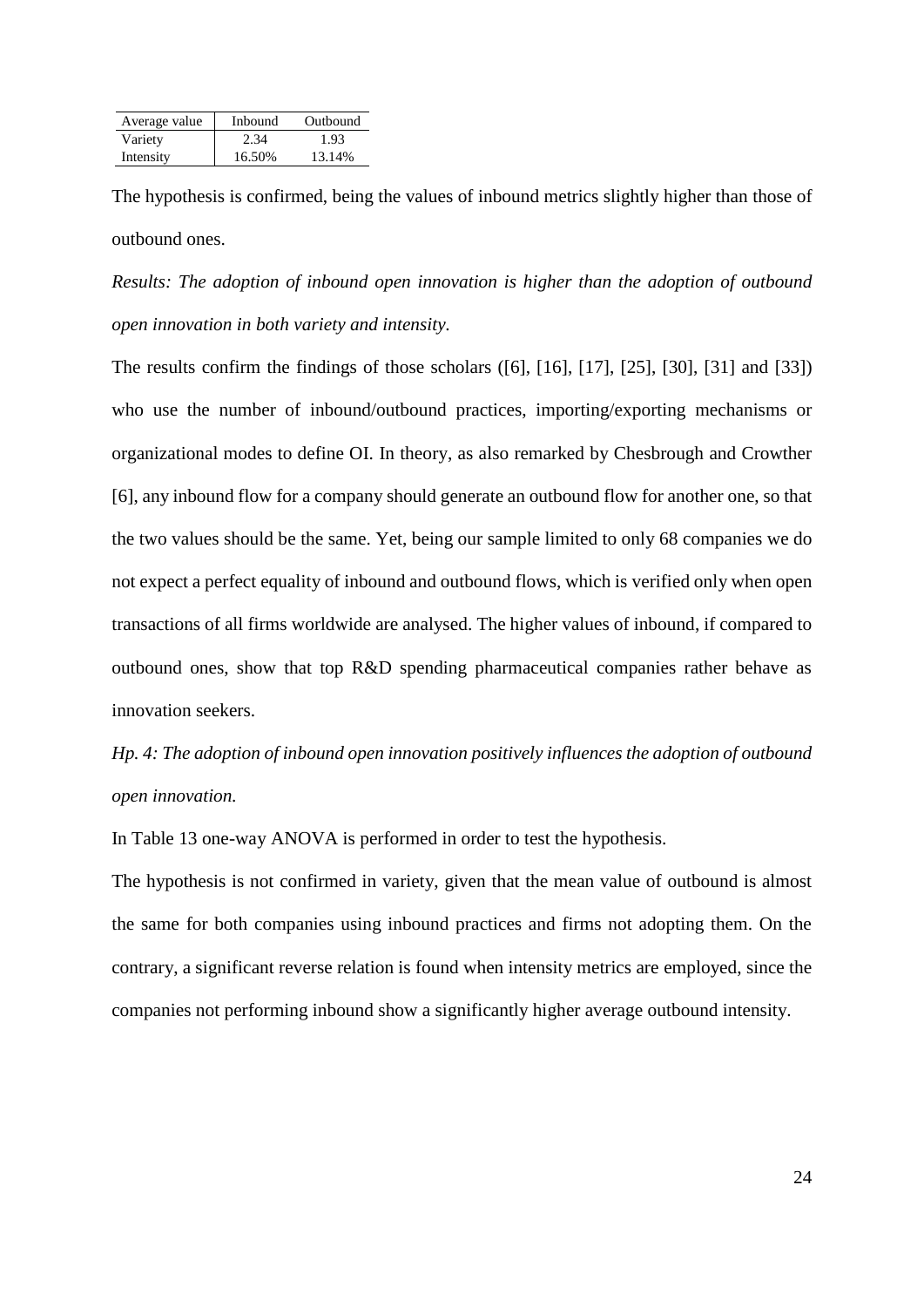|                        | Outbound variety mean |        |        |       |       | Outbound intensity mean |            |        |        |       |
|------------------------|-----------------------|--------|--------|-------|-------|-------------------------|------------|--------|--------|-------|
| Not performing inbound |                       | 41.96% |        |       |       |                         |            |        |        |       |
| Performing inbound     | 1.93                  |        |        |       |       | 9.94%                   |            |        |        |       |
| Total                  | 1.93                  |        |        |       |       | 13.14%                  |            |        |        |       |
|                        | Sum of                | df     | Mean   | F     | Sig.  | Sum of                  | Mean<br>df |        | F      | Sig.  |
|                        | squares               |        | square |       |       | squares                 |            | square |        |       |
| Between groups         | 0.012                 |        | 0.012  | 0.009 | 0.925 | 3.137                   |            | 3.137  |        |       |
| Within groups          | 452.294               | 338    | 1.338  |       |       | 14.081                  |            | 0.042  | 75.303 | 0.000 |

**Table 13. Mean comparison for outbound using the adoption of inbound practices as a predictor: one-way ANOVA**

*Results: The adoption of inbound open innovation does not affect the adoption of outbound open innovation in variety and negatively influences it in intensity.*

Once again, some peculiarities of the specific industry can be outlined: inbound practices are prevailing for larger and longer established companies, while outbound is much more featuring smaller and younger firms. Therefore, the higher values of outbound intensity within the companies not performing inbound are affected by the higher relevance of OI within the business of the latter (see *Hp. 1* and *Hp. 2*).

# *4.3 Internal R&D*

*Hp. 5: Open innovation is complementary to internal R&D.*

Negative correlation is discovered between closed R&D per employee and openness variety (Table 10), whereas positive correlation is obtained as to intensity (Table 11).

*Results: Open innovation is substitutive to internal R&D when measured in variety, complementary if measured in intensity.*

While the range of the open transactions a company performs decreases with its R&D focalization, the proclivity to openness is higher for more R&D focalized firms. Actually, if compared to the top ten companies, smaller and younger firms are, in average, 1.5 times more R&D focalized (83 vs. 56 k€/employee).

In line with the studies by Lichtenthaler and Ernst [30] and Schroll and Mild [33], the hypothesis is also tested by separating inbound and outbound practices: negative correlation is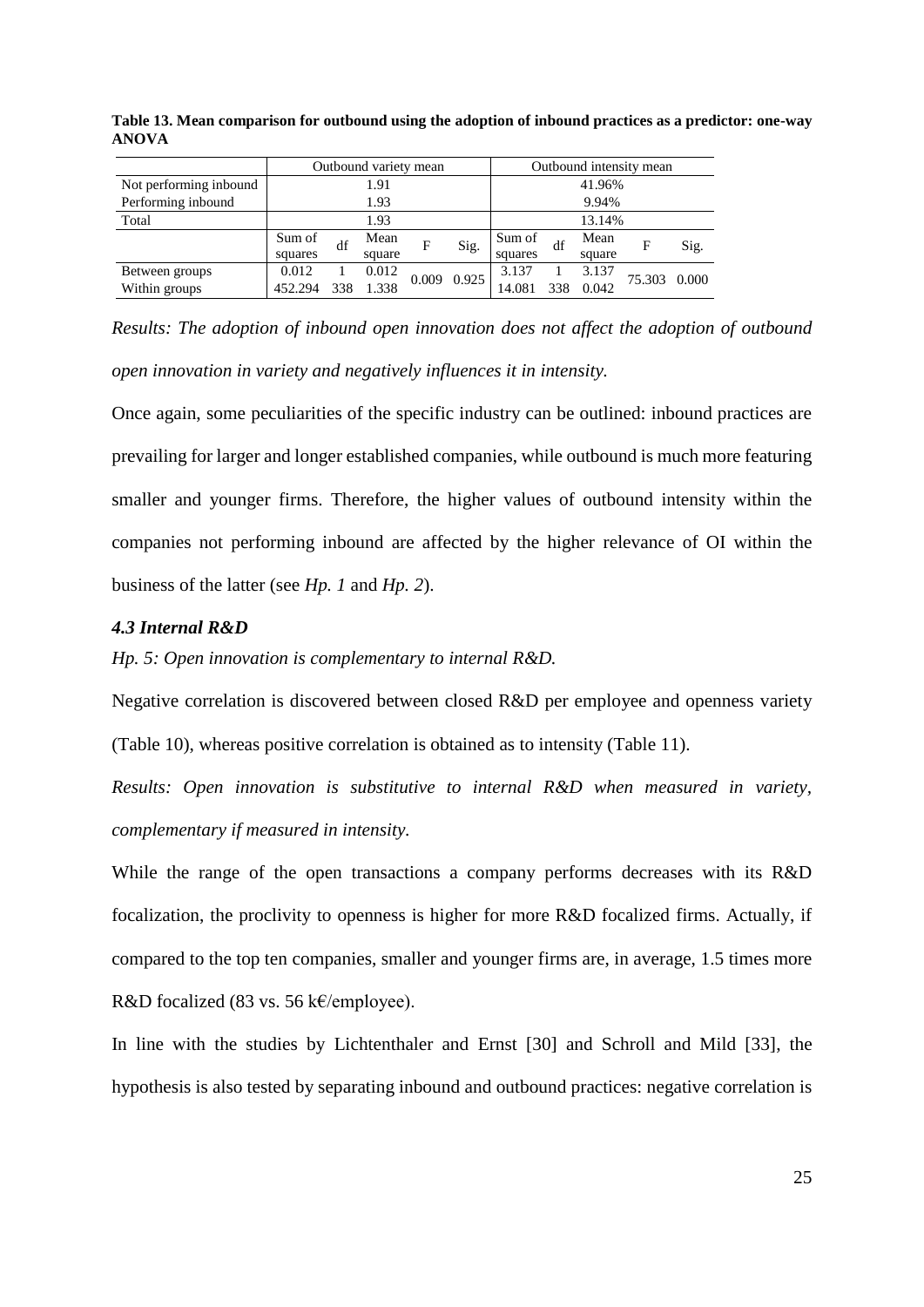found with inbound variety and intensity, positive correlation with both outbound measures (Tables 10 and 11).

*Results: Inbound open innovation is substitutive and outbound open innovation is complementary to internal R&D as to both variety and intensity.*

The findings suggest that inbound practices are substitutive to internal R&D, while outbound ones can be considered as complementary. Actually, inbound activities and internal R&D both represent efforts that a company puts in its innovation process, whilst outbound practices can be regarded as a result of such process. Thus, if the two typologies of input - external resources vs. internal ones - can be viewed as substitutive, it is not surprising that a higher level of internal R&D generates more innovation outputs that can be exploited through outbound practices.

# *4.4 Financial performances*

*Hp. 6: Financial performances of companies have an inverted-U relationship with open innovation adoption.*

In order to test the inverted-U shape relationship, quadratic regressions were performed (Table 14). As to variety, the regression is not significant, disconfirming the hypothesis; furthermore, the positive correlation of closed ROA with openness variety (Table 10) defines an increasing trend of the performance. On the contrary, as of intensity, the first order coefficient is not significant but the second order one is significantly negative, leading to the following equation:

*Closed ROA* = 
$$
0.104 - 0.833 * openness intensity2 +  $\varepsilon$
$$

where  $\varepsilon$  is the regression error.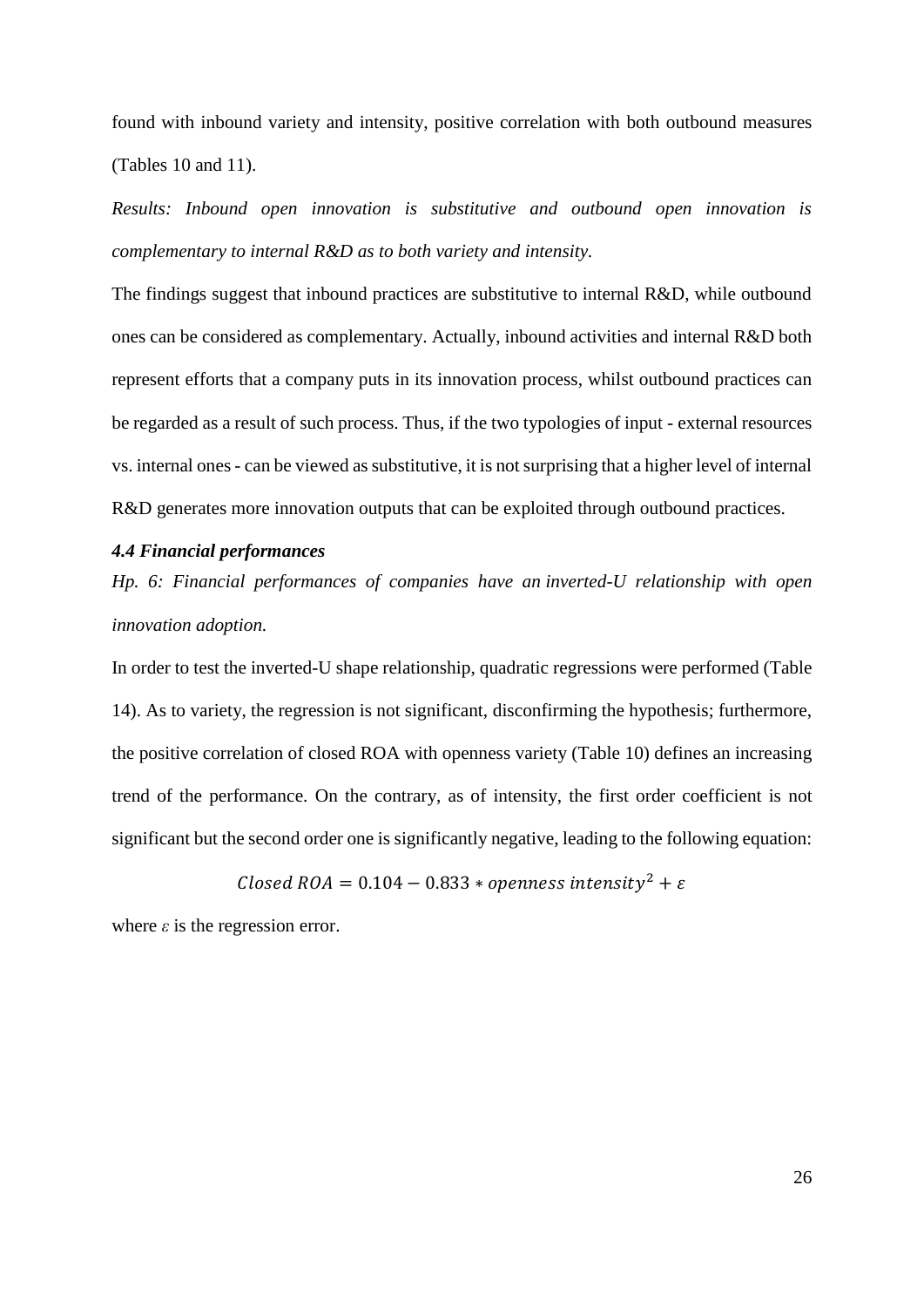|                            |                   | Variety    |          | Intensity |                        |            |          |       |  |
|----------------------------|-------------------|------------|----------|-----------|------------------------|------------|----------|-------|--|
| Adjusted $\mathbb{R}^2$    |                   | 0.055      |          |           | 0.320                  |            |          |       |  |
| Std. error of the estimate |                   | 0.216      |          |           | 0.183                  |            |          |       |  |
| ANOVA:                     |                   | Regression | Residual |           | Residual<br>Regression |            |          |       |  |
| Sum of squares             | 1.022             | 15.754     |          |           | 5.434                  | 11.343     |          |       |  |
| df                         |                   | 2          | 337      |           | 2                      |            | 337      |       |  |
| Mean square                |                   | 0.511      | 0.047    |           | 2.717                  |            | 0.034    |       |  |
| F                          |                   | 10.935     |          |           | 80.717                 |            |          |       |  |
| Sig.                       | 0.000             |            |          |           | 0.000                  |            |          |       |  |
| Predictors:                | B                 | Std. error |          | Sig.      | B                      | Std. error |          | Sig.  |  |
| Constant                   | 0.047<br>$-0.156$ |            | $-3.338$ | 0.001     | 0.104                  | 0.018      | 5.678    | 0.000 |  |
| <b>Openness</b>            | 0.051             | 0.020      | 2.573    | 0.011     | $-0.241$               | 0.194      | $-1.239$ | 0.215 |  |
| Openness <sup>2</sup>      | $-0.003$          | 0.002      | $-1.319$ | 0.188     | $-0.833$               | 0.003      | $-2.424$ | 0.016 |  |

#### **Table 14. Quadratic regressions of closed ROA using openness as a predictor**

*Results: Financial performances increase with openness variety and have a quadratic decreasing trend with openness intensity.*

The specific contributions of inbound and outbound activities to financial performances can also be investigated, using both variety and intensity metrics (Table 15).

In both cases, as to inbound, the first-power term has a positive coefficient and the second-

power term a negative one, whereas the coefficients of outbound have the opposite signs.

|                            |                                        | Variety    |          |       | Intensity |            |          |          |  |  |
|----------------------------|----------------------------------------|------------|----------|-------|-----------|------------|----------|----------|--|--|
| Adjusted $\mathbb{R}^2$    |                                        | 0.205      |          |       | 0.655     |            |          |          |  |  |
| Std. error of the estimate |                                        | 0.198      |          |       | 0.131     |            |          |          |  |  |
| ANOVA:                     |                                        | Regression | Residual |       |           | Regression |          | Residual |  |  |
| Sum of squares             |                                        | 3.638      | 13.139   |       | 11.072    |            | 5.705    |          |  |  |
| df                         | 5<br>334                               |            |          |       | 5         |            | 334      |          |  |  |
| Mean square                | 0.728<br>0.039                         |            |          |       |           | 2.214      |          | 0.017    |  |  |
| F                          |                                        | 18.498     |          |       | 129.634   |            |          |          |  |  |
| Sig.                       |                                        | 0.000      |          |       | 0.000     |            |          |          |  |  |
| Predictors:                | B                                      | Std. error | t        | Sig.  | B         | Std. error |          | Sig.     |  |  |
| Constant                   | $-0.091$                               | 0.044      | $-2.075$ | 0.039 | 0.096     | 0.013      | 7.395    | 0.000    |  |  |
| Inbound                    | 0.128                                  | 0.021      | 6.005    | 0.000 | 0.286     | 0.104      | 2.756    | 0.006    |  |  |
| Outbound                   | 0.030<br>0.001<br>$-0.097$<br>$-3.266$ |            |          |       | $-1.369$  | 0.155      | $-8.831$ | 0.000    |  |  |
| Inbound <sup>2</sup>       | $-0.013$<br>0.003<br>$-3.812$          |            |          | 0.000 | $-0.335$  | 0.152      | $-2.207$ | 0.028    |  |  |
| Outbound <sup>2</sup>      | 0.019                                  | 2.948      | 0.003    | 0.825 | 0.225     | 3.661      | 0.000    |          |  |  |
| Inbound * Outbound         | $-0.001$                               | 0.006      | $-0.215$ | 0.830 | 0.296     | 0.155      | 1.907    | 0.057    |  |  |

**Table 15. Quadratic regressions of closed ROA using inbound and outbound as predictors**

*Results: Financial performances have an inverted-U shape relationship with inbound and a U* 

*shape relationship with outbound.*

Noteworthy, in both cases the coefficient of the inbound \* outbound term in not significant, proving that there is no synergy between the two different adoption modalities of OI.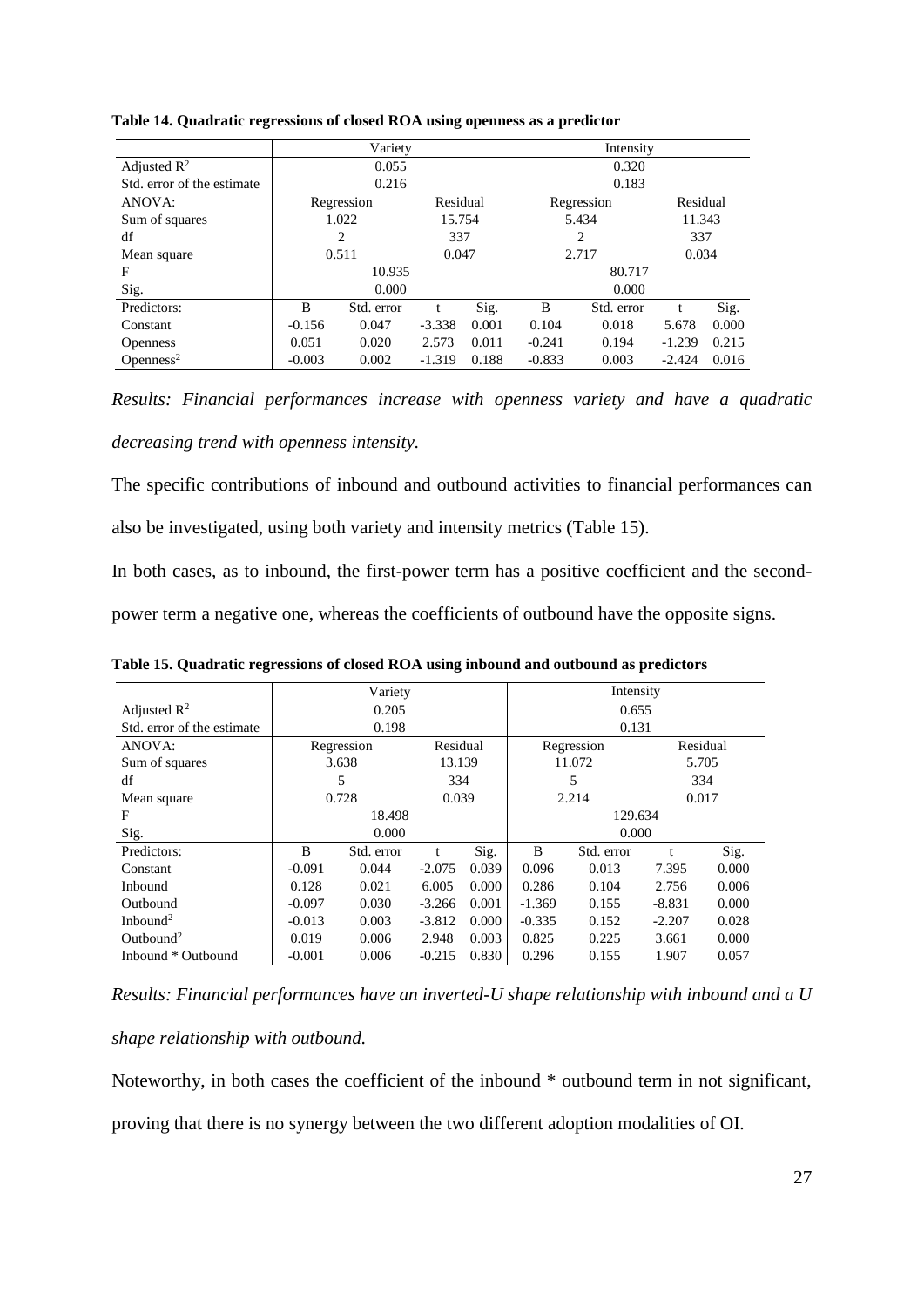

The trends of closed ROA vs. inbound (outbound) for different values of outbound (inbound) are reported in Figure 6.

**Figure 6. Iso-outbound and iso-inbound curves for closed ROA**

It is possible to observe that, for any fixed value of outbound, closed ROA increases with the value of inbound until a maximum is reached and then begins to decrease. Such trend is more manifest with variety rather than with intensity, for which closed ROA is almost constant. The inverse-U shape of performances vs. inbound confirms that a slight recourse to inbound practices provides benefits in terms of costs reduction: companies can access external resources at a lower cost than the one they would incur if only internal resources were used. Yet, when the recourse to external resources increases, the management complexity of such resources is higher than the benefits, thus resulting in an increase of costs.

With regard to outbound, the regressions suggest a U shaped relationship but, as to variety, the trend is mostly increasing, while in the range of existence of intensity (from 0% to 100%), almost only the decreasing part of the trend is observed. This result is no doubt industryspecific: actually, high values of outbound intensity are typical of smaller and younger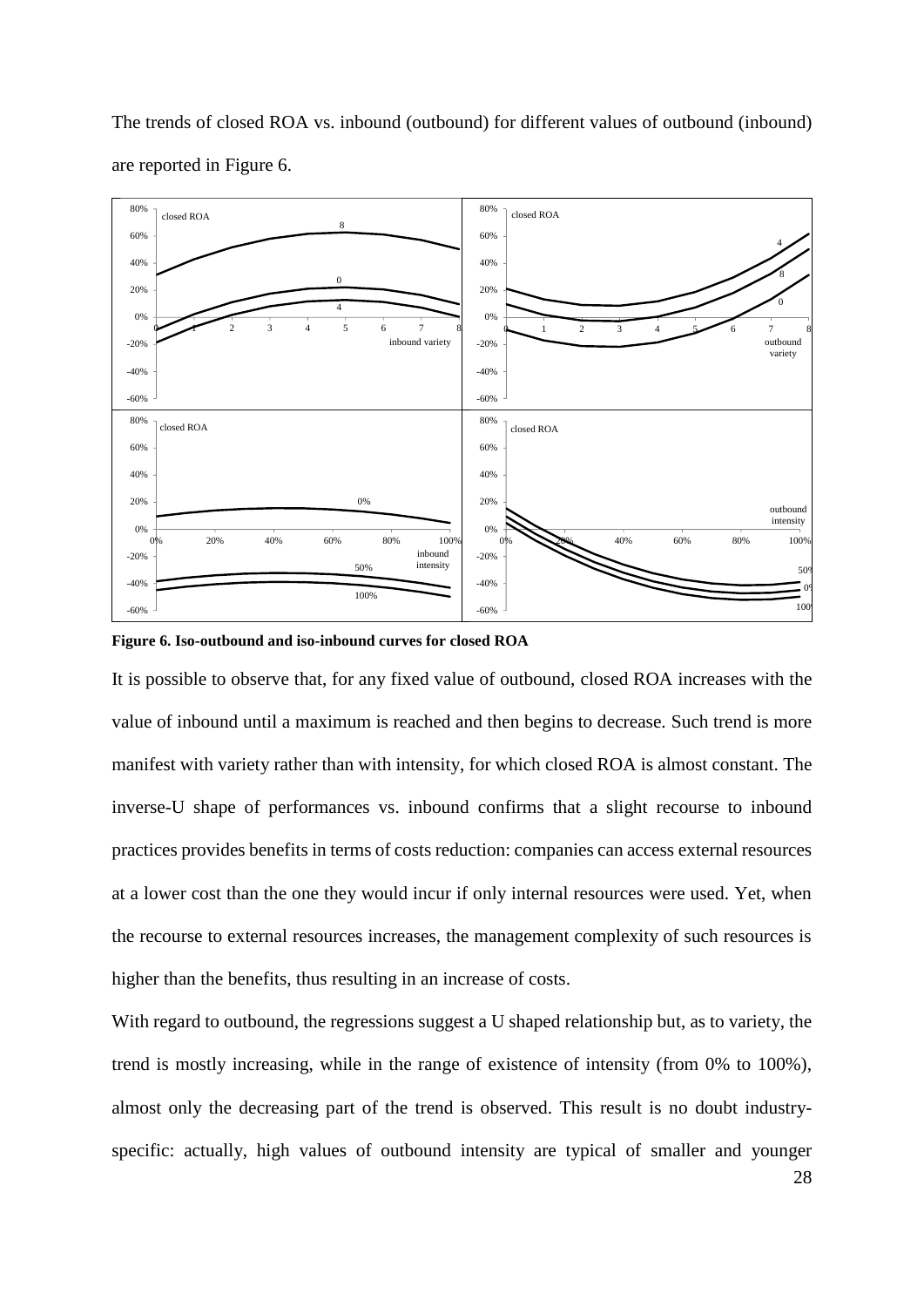companies which are mostly focused on the R&D process and only seldom commercialize products. Such firms are typically in loss and survive only from private investments and government contributions.

## **5. Discussion**

In Table 16 a summary of our findings is provided.

**Table 16. Context features, OI modes, internal R&D and financial performances: summary of the results**

| <b>Hypothesis</b> | Variety                                                                                                 | <b>Intensity</b>                                                                                                  |
|-------------------|---------------------------------------------------------------------------------------------------------|-------------------------------------------------------------------------------------------------------------------|
| Hp.1              | Positive relation with size                                                                             | Negative relation with size                                                                                       |
| Hp. 2             | Positive relation with age                                                                              | Negative relation with age                                                                                        |
| Hp.3              | Inbound higher than outbound                                                                            | Inbound higher than outbound                                                                                      |
| Hp. 4             | Inbound adoption does not affect outbound<br>adoption                                                   | Inbound adoption prevents outbound adoption                                                                       |
| Hp. 5             | Substitutive to internal R&D<br>(inbound is substitutive and outbound<br>complementary)                 | Complementary to internal R&D<br>(inbound is substitutive and outbound<br>complementary)                          |
| Hp. 6             | Positive relation with performances<br>(inbound shows a reverse-U relation, outbound a U<br>shaped one) | Quadratic negative relation with performances<br>(inbound shows a reverse-U relation, outbound a U<br>shaped one) |

Hypotheses 1 and 2 are confirmed when variety is employed while intensity shows the opposite relationship to the one hypothesized. *Hp. 3* is supported as to both variety and intensity. *Hp. 4* is not corroborated by the use of variety metrics and exhibits the opposite direction when intensity is analysed. *Hp.* 5 is **substantiated** by the use of intensity, but **manifests** the opposite direction with variety. Finally, no support is provided to *Hp. 6* when the whole openness of the company is examined, but the reverse-U relationship is uncovered with inbound variety and intensity.

In line with what also emerged from the literature review, by adopting different proxies for OI, dissimilar results are obtained (Table 17).

By extending Laursen and Salter's [13] concepts of breadth and depth, in most of the literature contributions analysed we have 1) the number/diversity of external sources of knowledge, OI practices, OI mechanisms, OI organizational modes, collaboration partners or stakeholders as a measure of open behaviours variety and 2) the degree of use/importance of external sources of knowledge, OI practices, collaboration partners or stakeholders to define the relevance of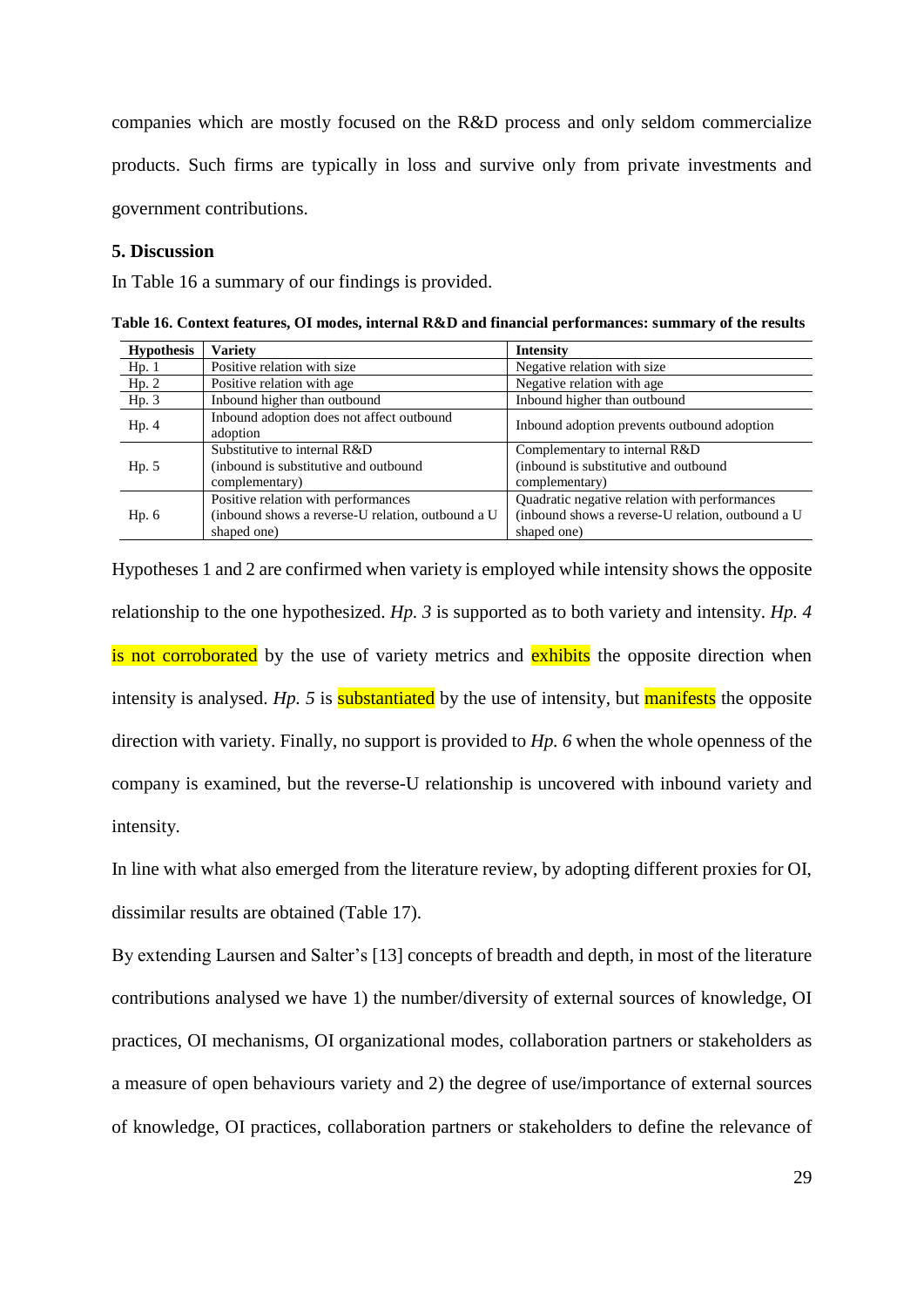each behaviour. Our work proposes a new approach for measuring OI using financial statement data to improve on the ideas of breadth and depth: 1) variety represents the range of different open transactions the company performs and 2) intensity indicates how much such transactions are relevant for the firm.

In terms of variety we obtained similar findings to the prevalent ones from literature contributions as to firm size and financial performances. As to intensity we confirmed the prevalent view on internal R&D but - in contrast to the dependency relationship found by both Lichtenthaler and Ernst [30] and Schroll and Mild [33] - we discovered that the adoption of inbound hinders that of outbound. Moreover, consistently with literature, we uncovered higher levels of inbound adoption regardless of the type of metric employed. More in detail, as to firm size, similarly to the study by Spithoven et al. [23], we found opposite results depending on the use of openness variety vs. intensity. Lastly, as regards internal R&D, we obtained the same findings by Schroll and Mild [33], since both inbound variety and intensity were discovered to be substitutive to internal R&D efforts.

Noteworthy, the use of different metrics does not only affect the results concerning the relationship of OI with other variables, but also influences the definition itself of openness, which can be viewed as the recourse to different external sources of knowledge [13], rather than the supportive internal climate [37], the use of importing and exporting mechanisms [16], the recourse to collaboration [36] or the adoption of protection methods [26]. Our definition of openness pertains to the use of importing, collaboration and exporting practices which have an impact on the business of the company, so that, through the analysis of financial statements, we add a novel methodology to the current debate, capturing the breadth and depth of OI.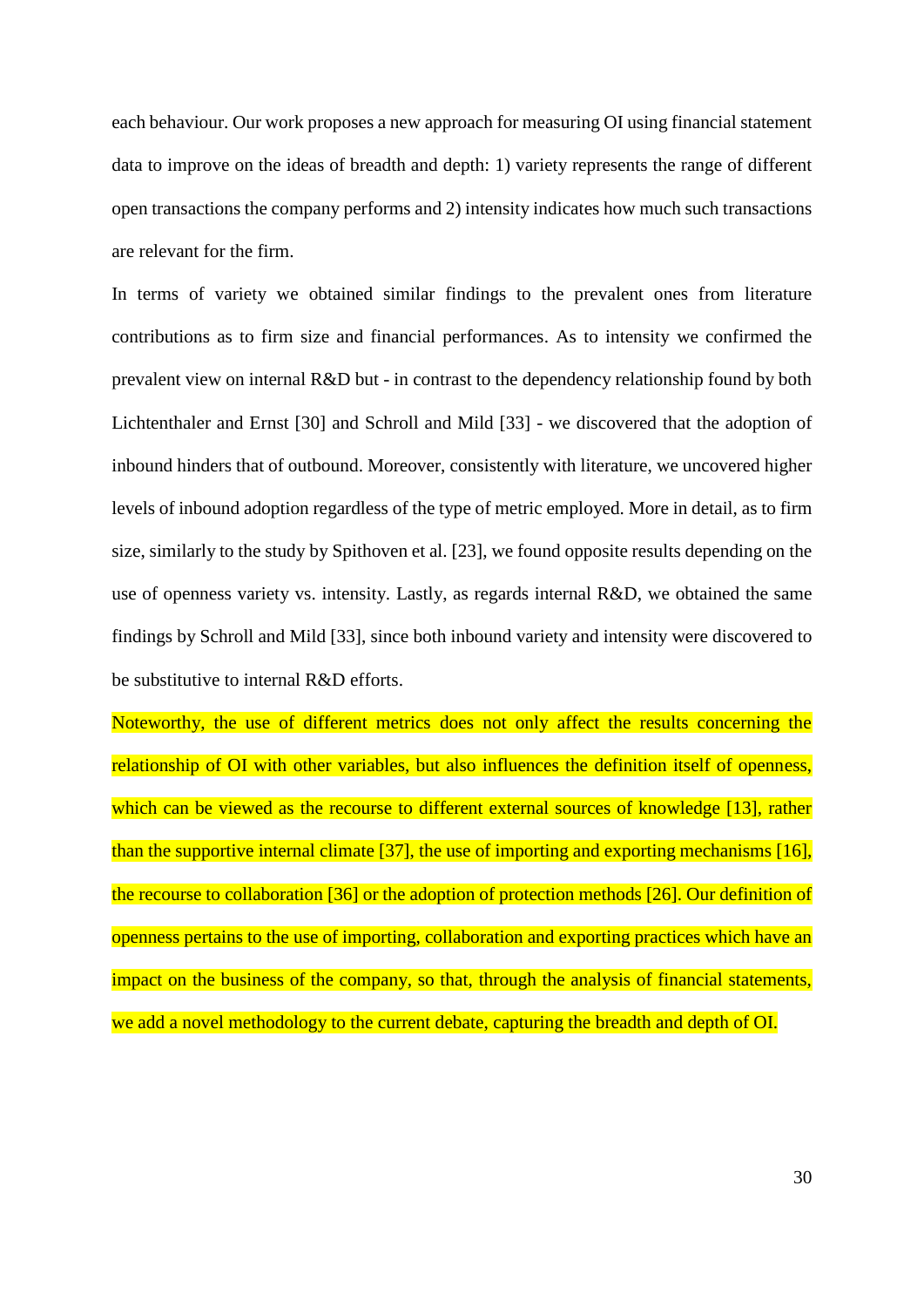| <b>Study</b>                     | Firm size and OI              | Firm age and OI               | Inbound higher than outbound | If inbound then outbound | Internal R&D and OI                    | <b>Financial performance and OI</b> |
|----------------------------------|-------------------------------|-------------------------------|------------------------------|--------------------------|----------------------------------------|-------------------------------------|
| Chesbrough and Crowther (2006)   |                               |                               | Yes                          |                          | Complementary                          |                                     |
| Laursen and Salter (2006)        | Positive                      |                               |                              |                          | Substitution                           |                                     |
| van der Meer (2007)              |                               |                               | Yes                          |                          |                                        |                                     |
| Chiaroni et al. (2009)           |                               |                               | Yes                          |                          |                                        |                                     |
| Keupp and Gassmann (2009)        | Positive                      | Null                          |                              |                          | Complementary                          |                                     |
| Lichtenthaler (2009)             |                               |                               | No                           |                          |                                        | Positive                            |
| Lichtenthaler and Ernst (2009)   | Positive                      |                               | Yes                          | Yes                      | Both complementary<br>and null         |                                     |
| van de Vrande et al. (2009)      | Positive                      |                               | Yes                          |                          | Complementary                          |                                     |
| Barge-Gil (2010)                 | Null                          |                               |                              |                          | Null                                   |                                     |
| Faems et al. (2010)              | Positive                      |                               |                              |                          | Substitution                           | Negative                            |
| Hung and Chiang (2010)           |                               |                               |                              |                          |                                        | Positive                            |
| Hwang and Lee (2010)             |                               |                               |                              |                          |                                        | Both U and<br>inverse U             |
| Ili et al. (2010)                |                               |                               | Yes                          |                          |                                        |                                     |
| Lazzarotti et al. (2010)         |                               |                               |                              |                          | Complementary                          | Negative                            |
| Spithoven et al. (2010)          |                               |                               |                              |                          | Complementary                          |                                     |
| Inauen and Schenker-Wicki (2011) | Both positive<br>and null     |                               |                              |                          | Null                                   |                                     |
| Podmetina et al. (2011)          | Both positive<br>and negative |                               |                              |                          | Complementary                          |                                     |
| Schroll and Mild (2011)          | Positive                      | Null                          | Yes                          | Yes                      | Both complementary<br>and substitution |                                     |
| Chaston and Scott (2012)         |                               |                               |                              |                          |                                        | Positive                            |
| Idrissia et al. (2012)           | Positive                      | Positive                      |                              |                          | Null                                   |                                     |
| Salge et al. (2012)              | Positive                      |                               |                              |                          | Complementary                          |                                     |
| Sandulli et al. (2012)           | Positive                      |                               | Yes                          |                          | Substitution                           |                                     |
| Teirlinck and Poelmans (2012)    | Null                          | Both positive<br>and negative |                              |                          | Complementary                          | Positive                            |
| Ahn et al. (2013)                |                               |                               |                              |                          |                                        | Both positive<br>and negative       |
| Berchicci (2013)                 | Negative                      | Negative                      |                              |                          | Substitution                           |                                     |
| Spithoven et al. (2013)          | Both positive<br>and negative |                               |                              |                          | Both complementary<br>and null         |                                     |
| <b>Wagner</b> (2013)             | Positive                      |                               |                              |                          |                                        |                                     |
| Laursen and Salter (2014)        | Positive                      |                               |                              |                          | Complementary                          |                                     |
| Our results-variety              | Positive                      | Positive                      | Yes                          | Not supported            | Substitutive                           | Positive                            |
| Our results-intensity            | Negative                      | Negative                      | Yes                          | Reverse relation         | Complementary                          | Negative                            |

**Table 17. Context features, OI modes, internal R&D and financial performances: positioning of our results within the literature contributions**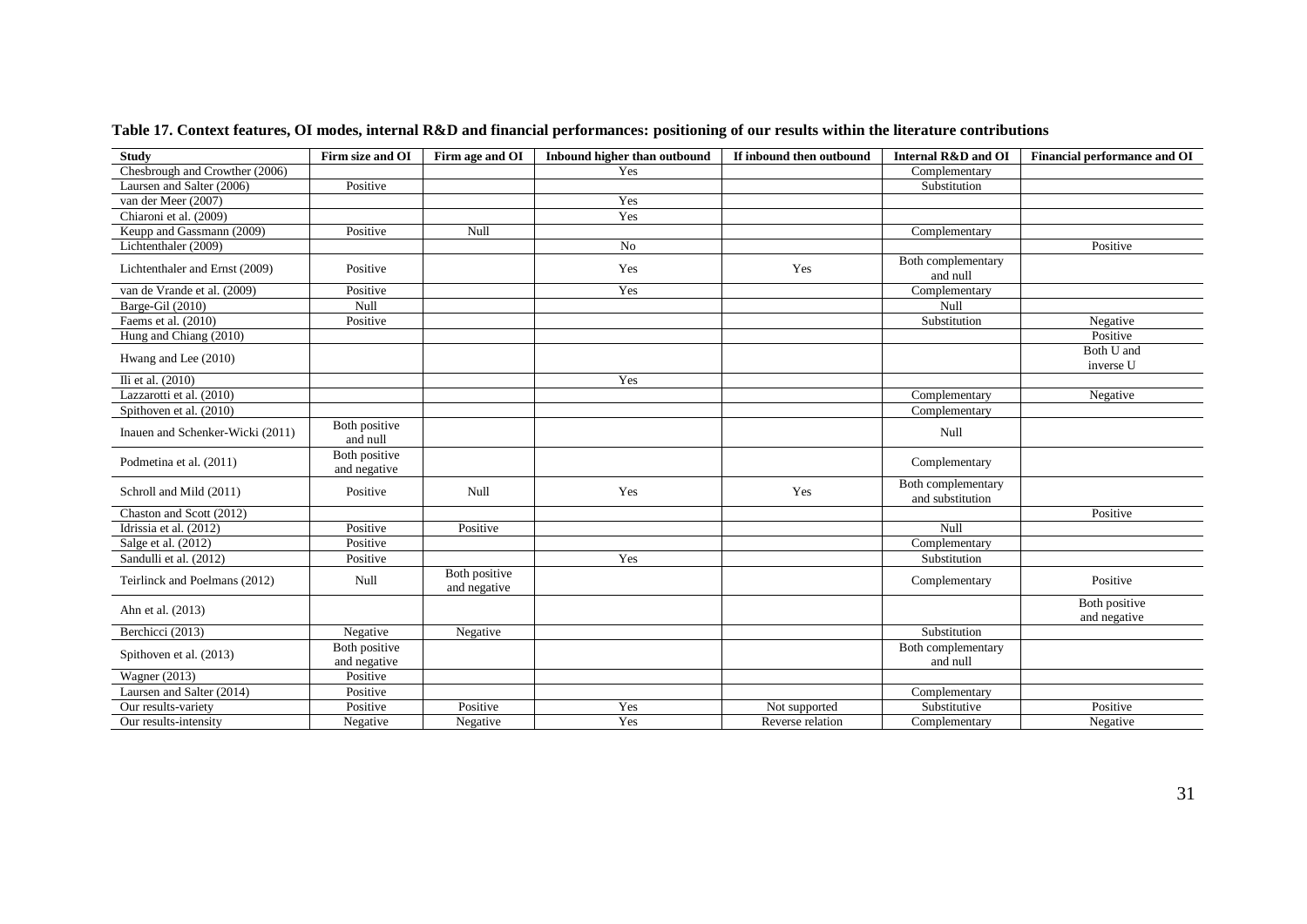#### **6. Conclusion**

The paper analyses the relationships between the adoption of OI by pharmaceutical companies and their 1) context features, 2) internal R&D and 3) financial performances.

Our results suggest that being open is a more pervasive behaviour among smaller and younger companies, for which it is the very core business with most part of revenues deriving from OI. Yet, a wider range of open transactions is performed by larger and longer established firms: despite OI is not a core activity for them, more connections are established.

Even if the number of companies performing inbound and outbound practices at least in one of the five years is almost the same (respectively 66 and 65), a slightly higher variety and intensity is found for the former. This means that not only the range of inbound transactions is higher than that of outbound ones, but inbound is also a more relevant behaviour than outbound in terms of its impact on the business of companies.

The financial performances of firms exhibit a positive trend vs. openness variety and a negative trend vs. intensity. Further, in terms of both variety and intensity, an inverted-U shape trend vs. inbound practices and a U shape one vs. outbound are uncovered. Beyond a certain value of inbound adoption, the benefits deriving from leveraging external technologies are exceeded by the costs resulting from the management of external relationships; on the other side, the negative relation between performances and outbound intensity can be considered as industryspecific since high values of outbound are typical of younger companies which are still in the development phase.

The paper contributes to the current debate on OI in three ways. Firstly, by suggesting a measurement system for OI based on its accounting dimension, it provides new insights as to what "being open" means for a company. Actually, most contributions in literature provide a definition of openness in terms of diversity and/or importance of open activities and technological relationships; by using either dummy or ordinal variables, scholars exploit a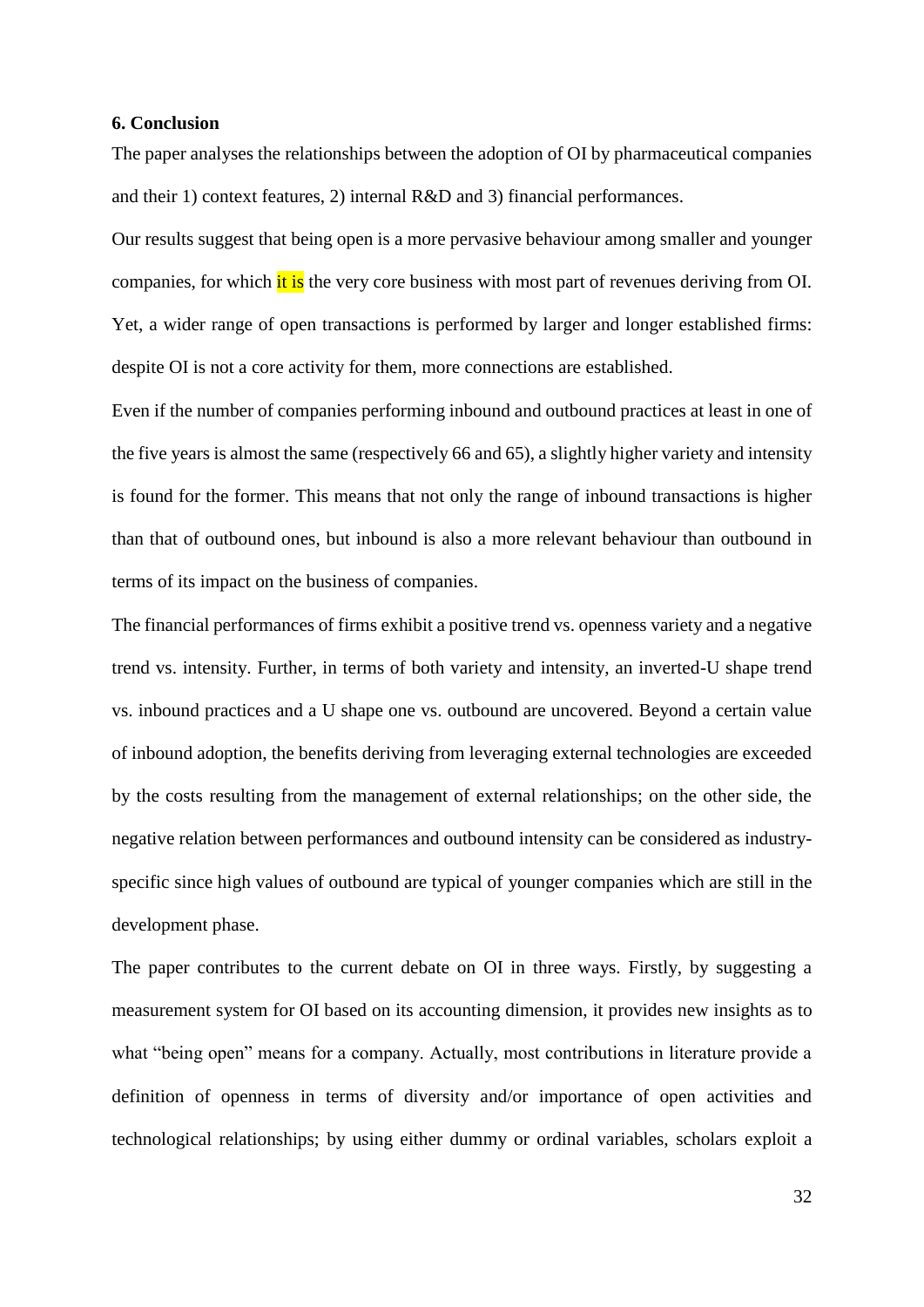discrete scale to define openness. Our approach is twofold: from one side, we adopt a *variety* measure, which is very similar to the diversity metrics employed in literature and provides a discrete value of openness; from the other, we introduce an *intensity* proxy which measures the importance of OI in a continuous way by assessing the impact that open transactions have on the total business of companies. Secondly, by proposing two alternative ways of measuring the openness of a company - variety and intensity - we outline that different approaches to openness lead to dissimilar results in terms of relationships with firm-level variables, as also emerges from the systematic review of the literature. The third contribution, in line with the studies by Lichtenthaler and Ernst [30] and Schroll and Mild [33], is the separation of inbound from outbound activities, which enables a deeper understanding of the whole phenomenon.

Three limits can be outlined for the work. First, the disharmony of accounting standards over countries limited our analysis only to the companies which adopted either IFRS or US GAAP standards, resulting in an under-coverage of the sample. Second, being focused on accounting indicators, our methodological approach can be used to analyse only the pecuniary dimension of OI [52] and thus it cannot be generalized to such industries as software, where sourcing and revealing are widespread. Third, the paper is based on observations over a five-years period, which is too short - at least in the analysed industry - to allow a longitudinal analysis.

Two future directions of research will be, from one side, an in-depth analysis of case studies over longer periods of time, in order to describe the different paths to OI within the specific industry and understand how open strategies can be related to the whole innovation process of companies and, from the other, the widening to other sectors, in order to generalize our results.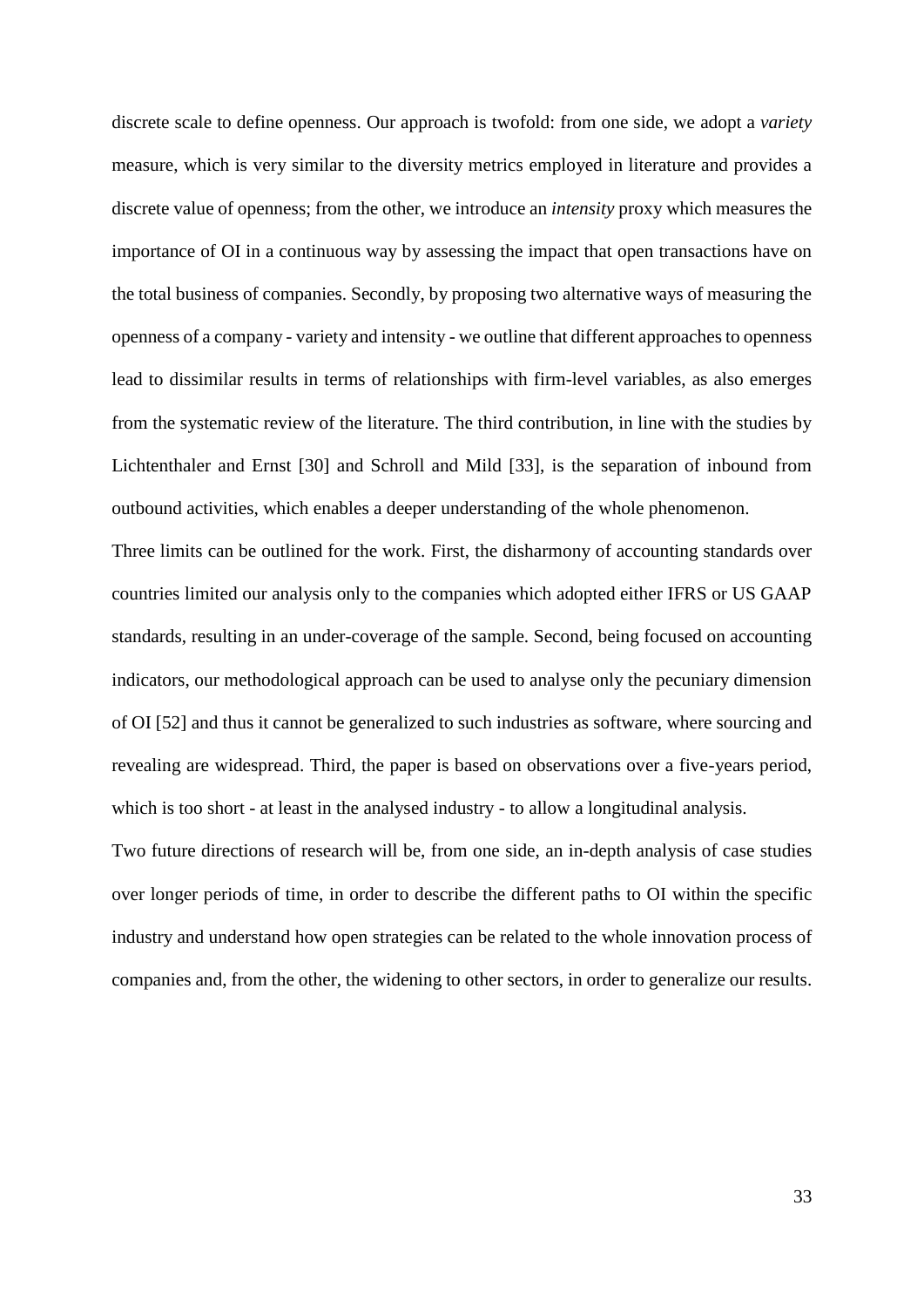#### **7. References**

[1] H. Chesbrough. *Open Innovation: The New Imperative for Creating and Profiting from Technology*. Boston, MA: Harvard Business School Press, 2003.

[2] A.D. Chandler. *The visible hand: The managerial revolution in American business*. Cambridge, MA: Belknap Press, 1977.

[3] A.D. Chandler. *Scale and scope: The dynamics of industrial capitalism*. Cambridge, MA: Belknap Press, 1990.

[4] O. Gassmann. "Opening up the innovation process: towards an agenda." *R&D Management*, vol. 36, pp. 223-228, 2006.

[5] E. von Hippel and G. von Krogh. "Free revealing and the private-collective model for innovation incentives." *R&D Management*, vol. 36, pp. 295-306, 2006.

[6] H. Chesbrough and A.K. Crowther. "Beyond high-tech: early adopters of open innovation in other industries." *R&D Management*, vol. 36, pp. 229-236, 2006.

[7] O. Gassmann and E. Enkel. "Towards a theory of open innovation: three core process archetypes," presented at the R&D Management Conference, Lisbon, Portugal, 6-9 July 2004.

[8] R. Kirschbaum. "Open innovation in practice." *Research-Technology Management*, vol. 48, pp. 24-28, 2005.

[9] M. Dodgson, D.M. Gann and A. Salter. "The role of technology in the shift towards open innovation: the case of Procter & Gamble." *R&D Management*, vol. 36, pp. 333-346, 2006.

[10] L. Huston and N. Sakkab. "Connect and develop: Inside Procter & Gamble's new model for Innovation." *Harvard Business Review*, vol. 84, pp. 58-66, 2006.

[11] K. Dittrich and G. Duysters. "Networking as a Means to Strategy Change: The Case of Open Innovation in Mobile Telephony." *Journal of Product Innovation Management*, vol. 24, pp. 510-521, 2007.

[12] R. Rohrbeck, K. Hölzle and H.G. Gemünden. "Opening up for competitive advantage - how Deutsche Telekom creates an open innovation ecosystem." *R&D Management*, vol. 39, pp. 420-430, 2009.

[13] K. Laursen and A. Salter. "Open for innovation: the role of openness in explaining innovation performance among U.K. manufacturing firms." *Strategic Management Journal*, vol. 27, pp. 131-150, 2006.

[14] E. Enkel and A. Lenz. "Open innovation metrics system," presented at the R&D Management Conference, Vienna, Austria, 21-24 June 2009.

[15] F. Michelino, E. Lamberti, A. Cammarano and M. Caputo. "Measuring Open Innovation in the Bio-Pharmaceutical Industry." *Creativity and Innovation Management*, vol. 24, pp. 4-28, 2015.

[16] H. van der Meer. "Open innovation-the Dutch treat: challenges in thinking in business models." *Creativity and Innovation Management*, vol. 16, pp. 192-202, 2007.

[17] D. Chiaroni, V. Chiesa and F. Frattini. "Investigating the adoption of open innovation in the biopharmaceutical industry: a framework and an empirical analysis." *European Journal of Innovation Management*, vol. 12, pp. 285-305, 2009.

[18] U. Lichtenthaler. "Outbound open innovation and its effect on firm performance: examining environmental influences." *R&D Management*, vol. 39, pp. 317-330, 2009.

[19] M.M. Keupp and O. Gassmann. "Determinants and archetype users of open innovation." *R&D Management*, vol. 39, pp. 331-341, 2009.

[20] J. Hwang and Y. Lee. "External knowledge search, innovative performance and productivity in the Korean ICT sector." *Telecommunications Policy*, vol. 34, pp. 562-571, 2010.

[21] M.O. Idrissia, N. Amaraa and R. Landrya. "SMEs' Degree of Openness: The Case of Manufacturing Industries." *Journal of Technology Management & Innovation*, vol. 7, pp. 186-210, 2012.

[22] T.O. Salge, T.M. Bohné, T. Farchi and E.P. Piening. "Harnessing the value of open innovation: the moderating role of innovation management." *International Journal of Innovation Management*, vol. 16, pp. 1-26, 2012.

[23] A. Spithoven, W. Vanhaverbeke and N. Roijakkers. "Open innovation practices in SMEs and large enterprises." *Small Business Economics*, vol. 41, pp. 537-562, 2013.

[24] K. Laursen and A. Salter. "The paradox of openness: Appropriability, external search and collaboration." *Research Policy*, vol. 43, pp. 867-878, 2014.

[25] V. van de Vrande, J.P.J. de Jong, W. Vanhaverbeke and M. de Rochemont. "Open innovation in SMEs: Trends, motives and management challenges." *Technovation*, vol. 29, pp. 423-437, 2009.

[26] A. Spithoven, D. Frantzen and B. Clarysse. "Heterogeneous Firm-Level Effects of Knowledge Exchanges on Product Innovation: Differences between Dynamic and Lagging Product Innovators." *Journal of Product Innovation Management*, vol. 27, pp. 362-381, 2010.